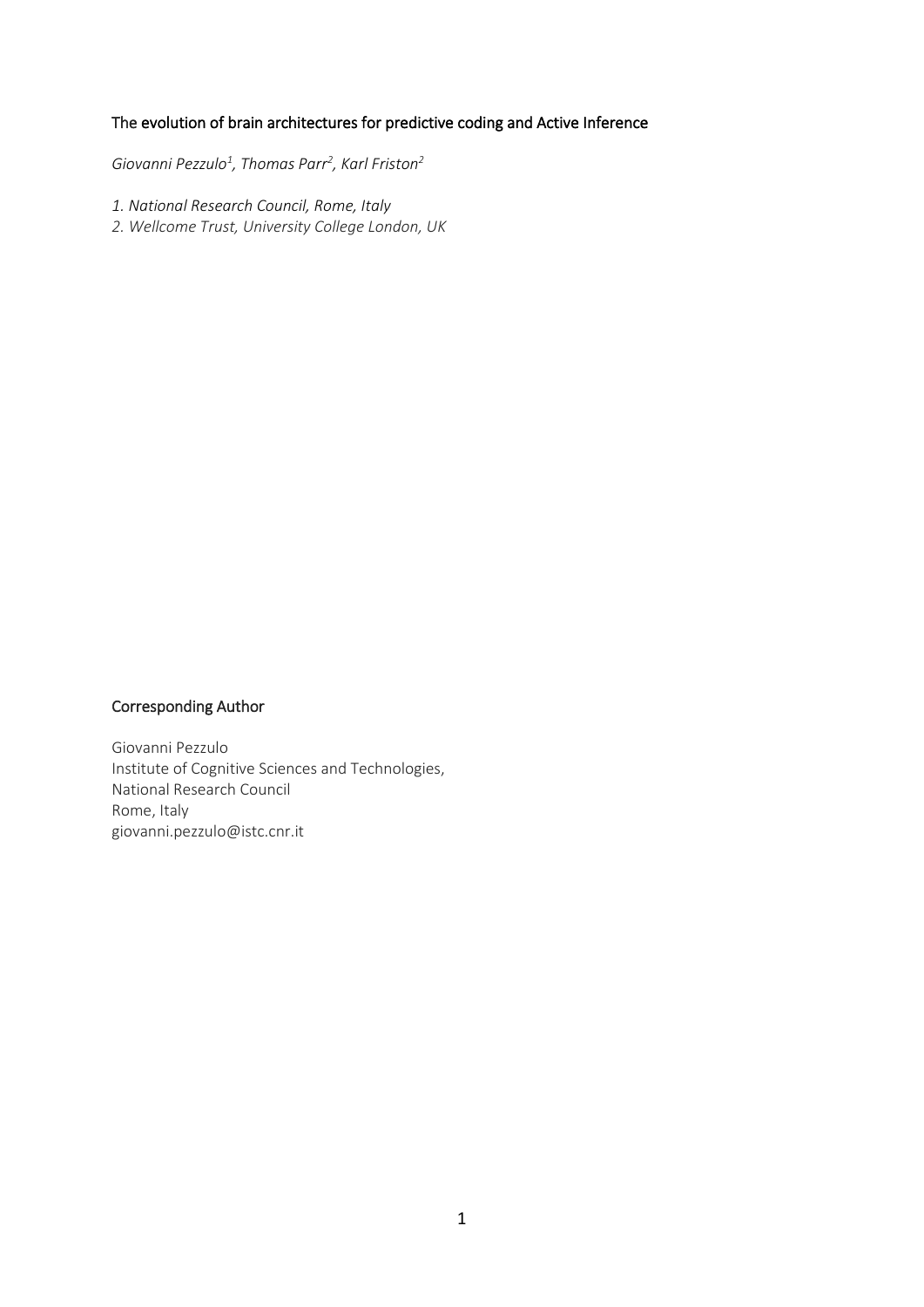#### Abstract

This article considers the evolution of brain architectures for predictive processing. We argue that that brain mechanisms for predictive perception and action are not late evolutionary additions of advanced creatures like us. Rather, they emerged gradually from simpler predictive loops (e.g., autonomic and motor reflexes) that were a legacy from our earlier evolutionary ancestors – and were key to solve their fundamental problems of adaptive regulation. We characterize simpler-to-more-complex brains formally, in terms of *generative models* that include predictive loops of increasing hierarchical breadth and depth. These may start from a simple homeostatic motif and be elaborated during evolution in four main ways: these include the *multimodal expansion* of predictive control into an allostatic loop; its *duplication* to form multiple sensorimotor loops that expand an animal's behavioural repertoire; and the gradual endowment of generative models with *hierarchical depth* (to deal with aspects of the world that unfold at different spatial scales) and *temporal depth*, (to select plans in a future-oriented manner). In turn, these elaborations underwrite the solution to biological regulation problems faced by increasingly more sophisticated animals. Our proposal aligns neuroscientific theorising—about predictive processing—with evolutionary and comparative data on brain architectures in different animal species.

Keywords: predictive processing; Active Inference; brain evolution; brain architecture; model selection; natural selection.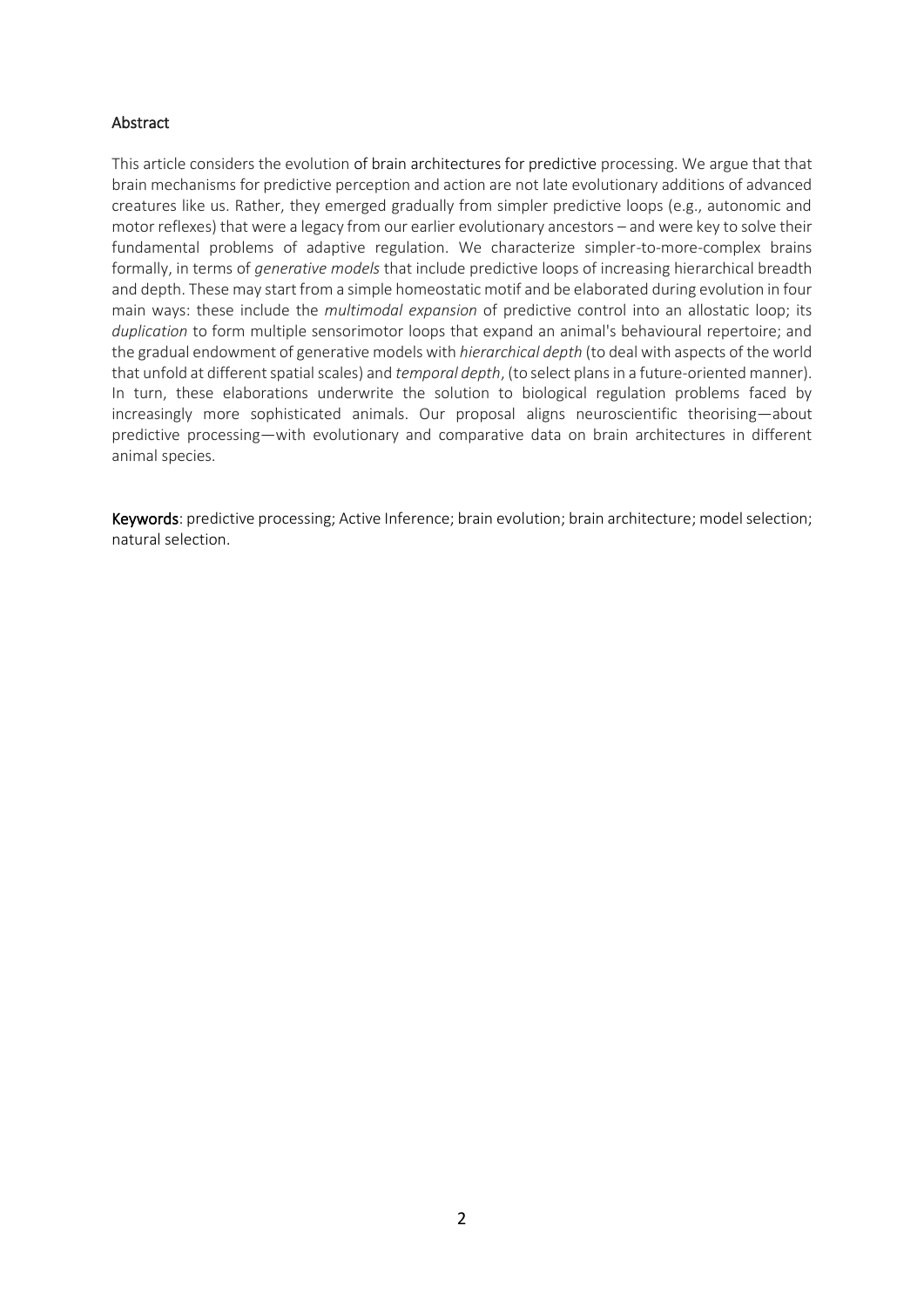#### Introduction

There is growing consensus that the brains of humans and other phylogenetically derived or advanced organisms operate in a predictive manner across perception (*predictive processing* [1,2]) and action control (*Active Inference* [3,4]). Yet, the ways in which our advanced predictive abilities may have arisen during evolution remains unclear. The goal of this article is to sketch an evolutionary history of brain architectures for predictive processing.

A central tenet of our proposal is that although prediction is often characterized as a complex cognitive function, it is not a late evolutionary addition of advanced animals like us. Rather, our complex predictive abilities (e.g., planning and imagination) emerged gradually (e.g. via phyletic gradualism or punctuated equilibrium) from simpler predictive and error-correction loops (e.g., motor and autonomic reflexes) that were already part of the brains of our earlier evolutionary ancestors – and were key to solving adaptive regulation problems [5–7].

We first consider the design of ancestral brain in terms of "generative models" that use simple predictive motifs for adaptive regulation. Then we discuss how structural designs were selected during evolution by differentiating generative models and by endowing them with hierarchical and temporal depth. In turn, these three expansions augmented the repertoire of species-specific behaviours and afforded increasingly more sophisticated predictive abilities, such as the planning and imagination, which characterise advanced animals.

#### Predictive regulation and control are basic design principles of the brain

Every living organism faces a fundamental problem of adaptive regulation and control of its vital parameters, such as body temperature or glucose levels. Despite some living organisms (e.g., plants) survive without a brain, the possibility to solve adaptive control problems by moving around in the world – for example, to find food and shelter – might have been a strong selective pressure for the evolution of brains.

From a formal perspective, it is possible to conceptualize adaptive control as the imperative to "visit" only a limited set of possible states  $-$  or to remain in a (organism-dependent) niche that meets existential imperatives. One example of this is the imperative to keep body temperature around 37 degrees. In informational terms, the states that lie outside these acceptable boundaries are "surprising". For example, a sensed body temperature much higher or lower than 37 degrees, or the sensation of being out of water for a goldfish, are "surprising" in this technical sense (technically, this kind of surprises is called surprisal or self-information). This implies that the imperative of living organism is to minimize the surprise of their sensory exchanges with the niche.

In turn, surprise is a function of two things: sensory *observations* sampled actively from the world and internally generated *predictions* about the observation. Specifically, surprise increases with the *discrepancy* between predictions and observations (under Gaussian assumptions, this discrepancy is the squared difference between predictions and observations), see Figure 1.

*Figure 1: Action-perception cycle and predictive regulation. (A) Both perception and action reduce the discrepancy between predictions and observations, but the former operates by changing the organism's beliefs (i.e., probability distributions) to make predictions closer to the observations and the latter operates by changing the niche, to make observations closer to predictions. (B) Active Inference formulates this process of discrepancy reduction as the minimization of variational free energy F, which is a function of approximate posterior beliefs Q and sensory observations y; see [3]. The variational free energy F can be decomposed into two*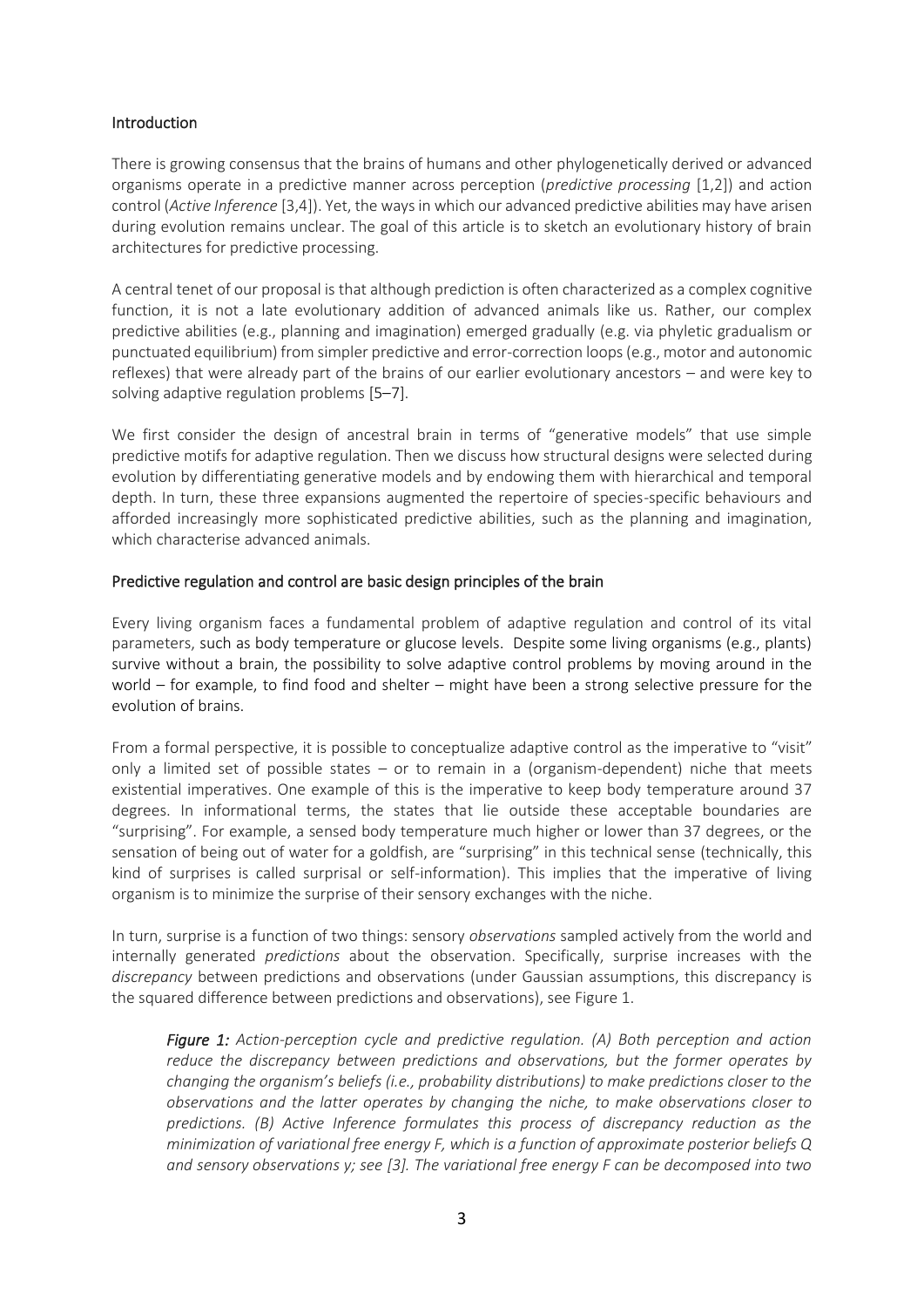*terms: divergence and evidence. The former is a Kullback-Leibler divergence between the approximate posterior Q(x) and the true posterior P(x|y); and the latter is the negative logarithm of the probability of observations or marginal likelihood P(y). The figure highlights that changing beliefs corresponds to minimizing the first term (divergence) and changing observations corresponds to maximizing the second term (evidence).*

An organism can minimize this discrepancy in two ways: by *changing her mind* to predict better the next observation (perception) or by *changing the world* to ensure that the next observation complies with predictions (action), see Figure 1A. Active Inference formalises the ensuing resolution of surprise as the minimization of *variational free energy*: a quantity that is an upper bound on surprise and whose two components (divergence and surprise) map to perception and action, respectively; see Figure 1B and [3] for technical details.

As Figure 1 illustrates, action and perception operate synergistically to minimize the discrepancy between predictions and observations (or formally, *variational free energy*). Without perception, the animal would have trouble selecting appropriate actions (or have access only to a very limited repertoire, e.g., move faster if there is no food). Without acting to secure food, an animal would not survive for long to gather any more information or, more poetically, self-evidence [8].

Importantly, action is motivated by an "optimistic" belief about being able to realise one's predictions. If a thirsty animal under the hot sun simply "changes her mind" and starts predicting sensations of sunburn and dehydration, she would not survive for long. Rather, the animal could predict a constant temperature of 37 degrees – even under the hot sun – and do her best to find shade. In other words, while the animal has to sometimes change its mind, it is endowed with some "priors" about the outcomes it prefers to solicit – e.g., the homeostatic prior of keeping body temperature at 37 degrees – that are of special importance and need to be protected from (excessive) revision. These priors play the same role as "set points" in cybernetics, to enable error-correction and (negative) feedback control [9–11].

One example of priors over preferred outcomes are "drive states", such as hunger and thirst [12]. In Active Inference, these and other similar imperatives lie at the top of the animal's control hierarchy and permit animals to continuously evaluate their current state in relation to their desired states of affairs; and to steer action if deviations are sensed [13]. To this aim, prior predictions from the top-down (e.g., that body temperature is expected to be at 37 degrees) are continuously compared with sensations from the bottom up (e.g., the interoceptive sensation of excessive body temperature) and any discrepancy calls for adaptive regulatory processes that resolve the discrepancy, thus implementing (negative) feedback control [14].

There are three important corollaries of this view. First, in Active Inference (and cybernetics) it is not an external stimulus but an internal event – a mismatch between a "prior prediction" (or "set point") and a sensation – that triggers corrective actions. In other words, these theories describe animals as purposive entities driven by internally set goals, matching mechanisms and error-correction loops, not (only) by responses to environmental stimuli, as in theories that describe brains as a stimulus-response system. This is closely related to the good regulator theorem and perceptual control theory [10,15,16].

Second, the same mismatch (e.g., hyperosmolality) can engage multiple regulatory and error-correction processes, which range from simpler autonomic responses within the body (e.g., release of antidiuretic hormone) to complicated goal-directed plans that cancel errors through much longer loops through the environment (e.g., rent a beach umbrella or buy an ice cream on a sunny beach), depending on the allostatic complexity of the organism.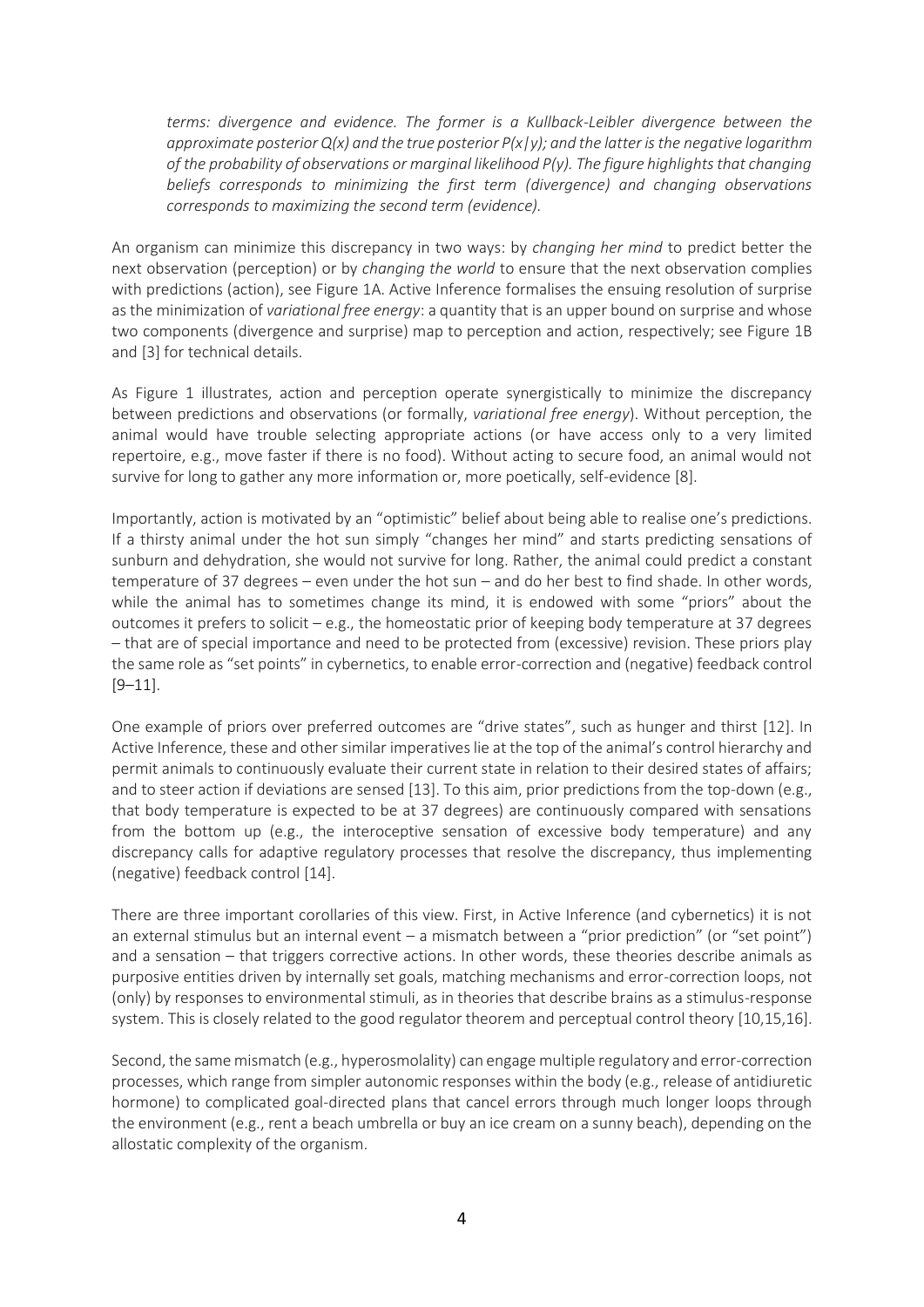Third, the same error-correction scheme – that functions for internal (homeostatic and drive) states – can be used to control bodily movements and external variables, too. This is illustrated by the use of "equilibrium points" in motor control – and the fact that it is possible to guide bodily actions by setting fixed point attractors at desired movement endpoints [17]. Another illustration of the same principle is the notion of "goals" in cognitive theory [18]. In sophisticated animals like us, control can span cognitive and social goals, such as winning a tennis match or becoming member of a club. An animal will strive to achieve these cognitive goals through a similar error correction scheme as homeostatic control: by selecting courses of actions expected to reduce the discrepancy between the current and the goal state [19,20].

Given these three premises, we argue that simple error correction circuits, or basic "predictive motifs", appeared very early in the evolutionary history of brain structure and functioned in largely similar ways across multiple domains (e.g., interoceptive control, motor control and goal-directed behaviour). The evolution of brain architecture proceeds by replicating the same scheme across multiple domains and behaviours (e.g., approach and escape; swimming, locomotion and climbing), thus forming multiple parallel sensorimotor loops. Furthermore, it proceeds by gradually augmenting the basic predictive motifs with more complex prediction and error correction circuits, which permit animals to extend their control from body physiology to the external (and social) environment. This analysis suggests that evolutionary history is constrained by the ecological pressures that animals need to face – and by the predictive motifs that are "evolvable" given the evolutionary trajectory to date.

#### Formalizing brain design as structure learning in generative models

Before we sketch an evolutionary history of brain designs, we provide a formal way to interpret evolutionary trajectories, using the notion of *generative models*. Generative models are constructs from statistical theory that generate predictions about observations and are widely used in data science and machine learning. Here, we are concerned with generative models as explanations of how the brain works. Active Inference posits that creatures entail generative models of the hidden causes (*x*) of their sensations (*y*): see Figure 2 for a summary of this formalism. The brain's models generate predictions (e.g., about environmental contingencies or the effects of body movements) and steers adaptive actions (*u*) that bring about desired sensations (e.g., reach a food source).

*Figure 2. Generative model and generative process. This graph illustrates the notion of a generative model (in the brain) and a generative process (in the world) and their differences. Nodes correspond to probability distributions and edges to their statistical dependencies. Mathematically, a generative model may be formulated as the joint probability P(y,x) of observations y and the hidden states x of the world that generate these observations. The latter are referred to as hidden or latent states as they cannot be observed directly. This joint probability can be decomposed into two parts. The first is a prior P(x), which denotes the organism's knowledge about the hidden states of the world, prior to seeing sensory data. The second is the likelihood P(y|x), which denotes the organism's knowledge of how observations are generated from states. This graph also shows that the generative model and generative process are distinct. Both represent ways in which sensory data (y) could be generated given hidden states (x or x\*) and are represented through arrows from x or x\* to y to indicate causality. The difference is that the generative process is the 'true' causal structure by which data are generated, while the model is a construct used to draw inferences about the causes of data (i.e., use observations to derive 'inferred states'). Hence, x and x\* can differ. Action (u) is generated based upon the inferences made under a generative model. Action is shown here as part of the generative process, making changes to the world, despite being selected from the inferences drawn under the model.*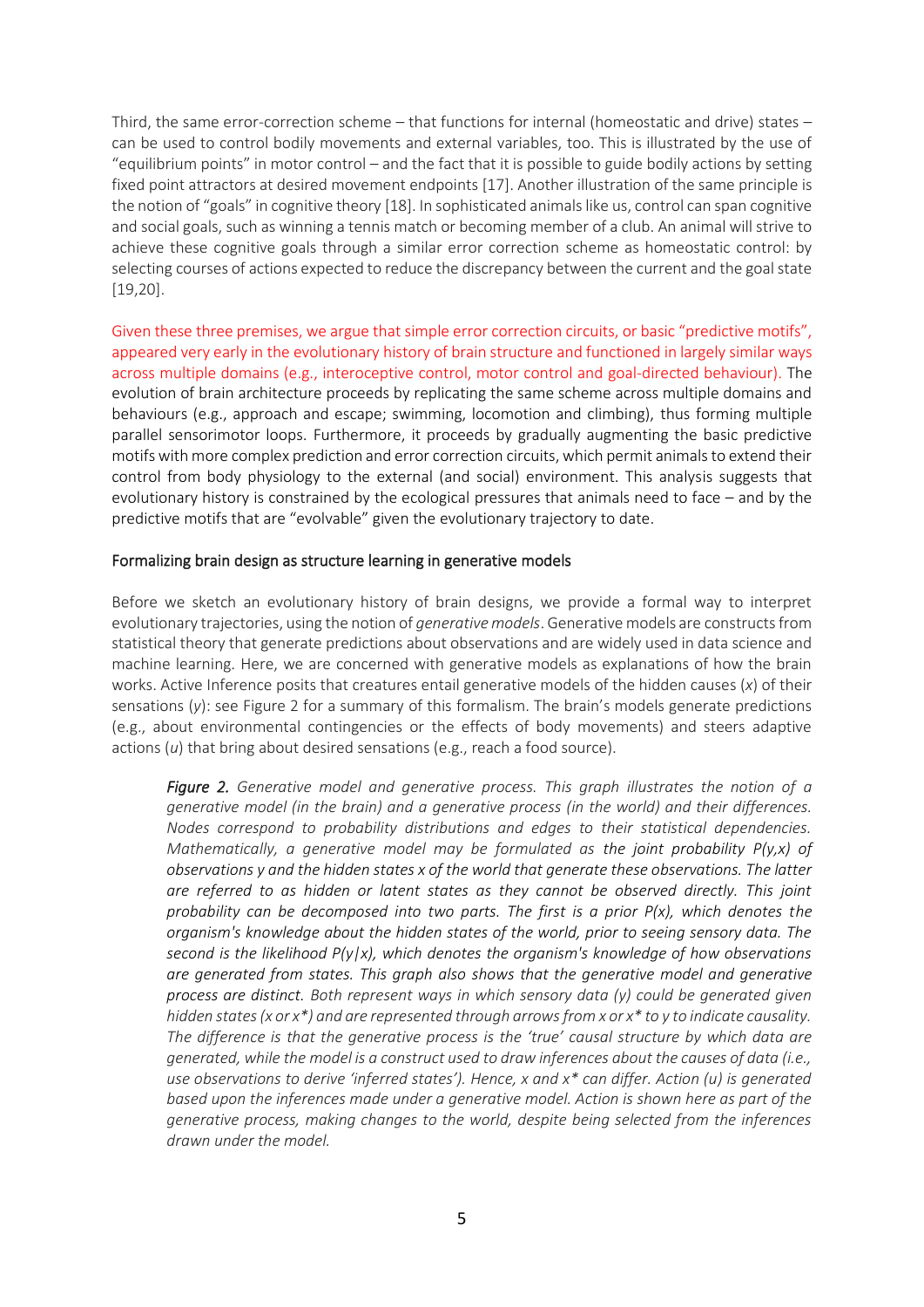Generative models in the brain need not to be intended as internal copies of the external world. Their main goal is to control action, not (or not necessarily) to represent the external reality faithfully [21,22]. The hidden causes postulated in a generative model (x) need not to be the same as the hidden states (x\*) of the "true" process in the world (called generative process) that actually produce the organism's sensations (y); see Figure 2 for an illustration of this difference. In other words, the models we use to explain our sensorium may include hidden states that do not exist in the outside world, and vice versa. To the extent that an animal's generative model is adequate to steer adaptive behaviour, the way it "carves nature" is not important.

As noted above, effective generative models also diverge systematically from environmental statistics. Most notably, some priors  $p(x)$  – such as the fact that body temperature fluctuates around 37 degrees – can be considered *prescriptive goals* that characterise the organism in terms of its prior preferences ("how the world should be"), rather than statements about the environment. While in standard Bayesian treatments priors are constantly updated during inference (following the motto that "today's posterior is tomorrow's prior"), in active inference some priors remain constant, because they have very high precision (and are therefore very recalcitrant to updating). In this way, they can function as set points that promote homeostasis. Nevertheless, these innate priors can be updated at slower (e.g., evolutionary) timescales [23], hence allowing organisms to "learn their preferences" and adapt to their niches.

Furthermore, generative models come in different varieties. This implies that the brains of different animals may correspond to different (simpler or more complex) generative models, which in turn enable different (more or less sophisticated) cognitive abilities. However, the diversity of generative models is not unbounded but has to follow two kinds of constraints. Firstly, all the generative models include some predictive motifs and – under gradualism – the most sophisticated generative models inherit (and extend) the predictive motifs of less sophisticated models. This implies that the space of the generative models that a particular animal can evolve is constrained by the generative models of its ancestors. Secondly, it is possible to define a priori which problems can or cannot be addressed by using different kinds of generative models. This implies that the generative model of each particular animal is tightly constrained by the statistics of their ecological niches and the control demands of their bodies [24,25].

Hence, it is possible to "reverse-engineer" the evolutionary history of brain designs, by (i) starting from simple "predictive motifs" putatively present in the brains of our evolutionary ancestors; then (ii) considering which expansions of these motifs (e.g., richer predictive loops) are possible and what novel biological problems they solve; and (iii) matching these basic or expanded motifs to the brains of specific animals in a lineage, by considering anatomy and the nature of the problems and the natural statistics of the animals' niches.

In what follows, we provide examples of how the generative modelling perspective helps to scaffold an evolutionary trajectory of simpler-to-more-complex brain designs, in terms of generative models that include predictive loops of increasing complexity.

#### Three examples of simple predictive motifs in ancestral brains

We start this tour through generative models using three examples of prediction and error correction loops. Given their simplicity, these generative models could be central to the design of "ancestral" brains.

## *Generative models for the homeostatic control of interoceptive variables*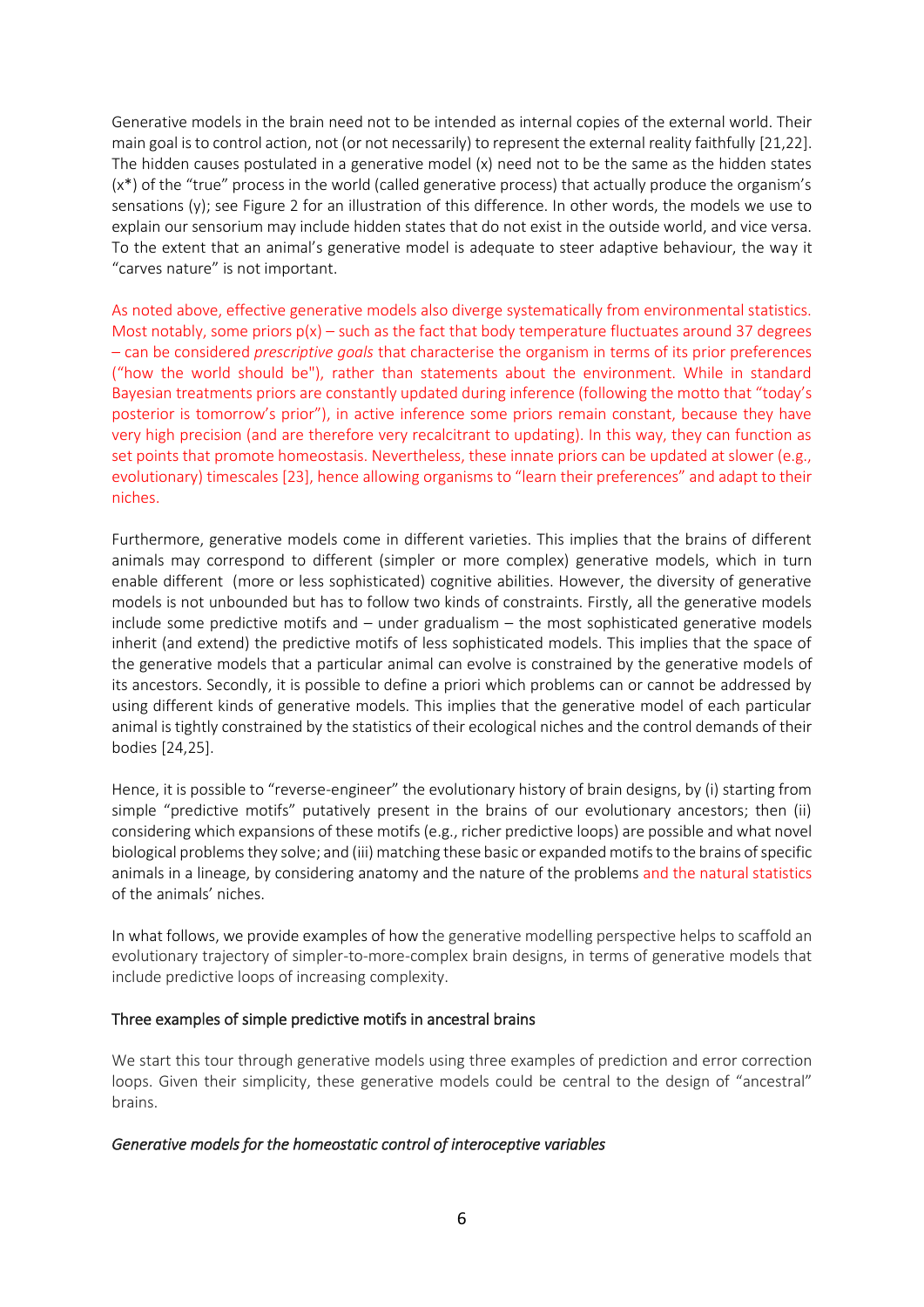The generative models shown in Figure 3 afford the homeostatic (Figure 3A, "homeostat") and allostatic (Figure 3C, "allostat") regulation of a single interoceptive variable, which we call here "body temperature" for illustrative purposes; see [22] for a fully specified example. The (observable) variable *y* denotes the thermoreceptor activation and the (hidden) variable *x* denotes body temperature. The model infers the posterior belief over *x* by combining the prior belief over *x* and the interoceptive sensation *y*. The prior belief plays the role of a cybernetic set point to ensure that body temperature remains fixed at 37 degrees.

Much like a thermostat, this model maintains the requisite temperature by reporting the discrepancy between predicted and sensed thermoreceptor activation, given (Bayesian) beliefs about temperature, triggering an autonomic reflex (*u*) resulting in, for example, vasodilatation, that resolves the prediction error. The functioning of this model can be appreciated by considering the (fictive) example of homeostatic control shown in Figure 3B. The figure plots the expectations of the prior and posterior, observations and autonomic actions over time. In this example, *y* is initially within an acceptable range but shortly afterwards it increases suddenly (say, following exposure to sunlight), causing the expected *x* under posterior beliefs to increase. The discrepancy between the predicted y given posterior beliefs and the measured y is registered as a prediction error. Given that the objective of active inference is to minimize prediction error the model triggers an autonomic action (*u*), cancelling the prediction error. Note that in this example, the posterior belief over *x* is not a veridical representation of body temperature (it is "scaled down" by the prior belief). This exemplifies the fact that control demands are more important than representational accuracy.

*Figure 3. Generative model for the allostatic regulation of a single interoceptive variable (in this example, body temperature). (A-B) Homeostat. This generative model includes an interoceptive thermoreceptor (y) and a belief about body temperature (x). Crucially, the prior over x is kept fixed and hence it acts as a cybernetic set point. Any discrepancy between the predicted thermoreceptor activity given beliefs about x and the measured y is registered as a prediction error that is cancelled out by an autonomic response (u); for example, a thermoregulatory response. This is shown in an illustrative plot of the expectations of prior and posterior, observations and autonomic actions over time. (C) Allostat. This generative model extends the homeostat by including a second set of (exteroceptive) variables that correspond to light intensity (y2) and a belief about sunrise (x2). Furthermore, the model includes a predictive relationship between sunrise (x2) and body temperature (y). In this way, inferring a sunrise can trigger the autonomic response (u) of thermoregulation in an anticipatory manner, that is, before the sunlight actually increases body temperature. The upper parts of A and C are Bayesian networks, highlighting that y is conditionally dependent upon x with a directed arrow between the nodes (with more than one x and y in the model for the allostat). The lower parts show the form of neuronal message passing that could be used to solve these generative models. The red circles represent the expected values of x, which are used to make predictions about y. These are subtracted (red arrow with rounded end) from the measured y to form a prediction error (dark blue circle) which is used to update the expectation, and to drive action (light blue circle) that changes y such that the prediction error is resolved. Note the lateral modulatory connections in the allostatic network. See [26] for details.*

This simulation illustrates a simple generative model ("homeostat") supporting homeostasis via error correction: by registering prediction errors and actively cancelling them. This error correction scheme can be considered a basic "predictive motif" of generative models for Active Inference and is in continuity with feedback loops often found in the physiological control of body organs.

While for simplicity we considered a single homeostat that controls an aggregated variable ("body temperature"), regulatory problems—such thermoregulation—often imply the combination of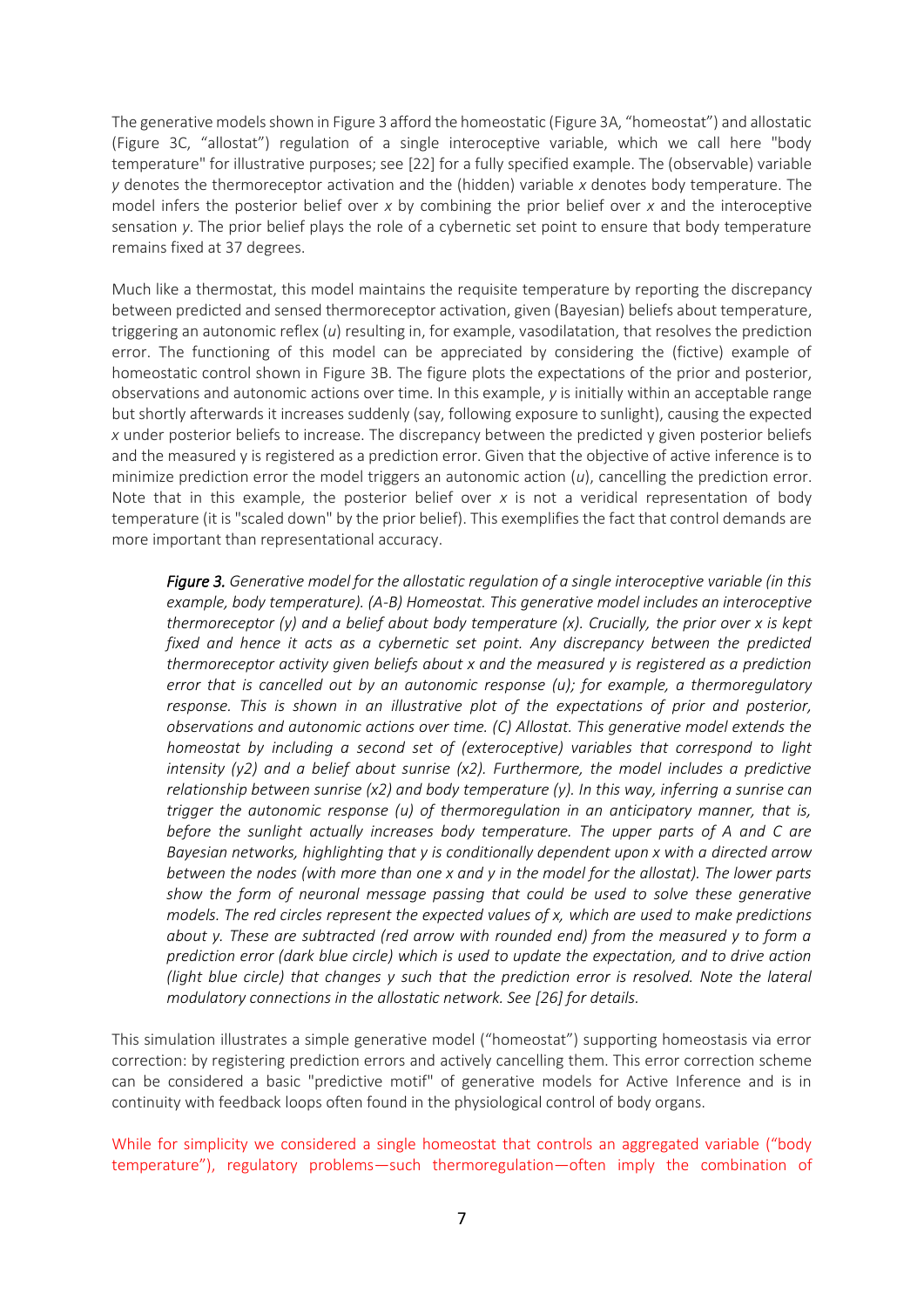multiple, heterogeneous (e.g., feedback and feedforward) and partially independent mechanisms [27]. From this perspective, multiple homeostats that encode set points for separate (and simple) controlled variables may give rise to partially independent control loops. Furthermore, homeostats may operate synergistically with other (e.g., feedforward) mechanisms that implicitly promote the convergence of physiological variables to homeostatically valid values, rather than explicitly representing set points. Finally, more sophisticated mechanisms might also be at work. While in a homeostat the error is cancelled only when an expected (temperature) signal is sensed, physiological control can also act predictively (via the hypothalamus); for example, an animal can feel satiated after ingesting food, even before sugar becomes available. This example speaks to more prospective (or allostatic [28]) forms of regulation and control, which we discuss next.

#### *Generative model for the allostatic control of interoceptive variables*

The "homeostat" is simple but limited: it can counter sensed changes of body temperature, but cannot anticipate predictable changes of body temperature (or other variables). In nature, there are several regularities (e.g., night-day or seasonal alternation) that can be easily incorporated to extend the above generative model as, technically speaking, empirical priors. The obvious advantage of predicting how our bodily and interoceptive variables will change is being able to exert some anticipatory (allostatic [28]) control.

For example, imagine that for an animal living in a hot zone, the pale light of the sunrise is predictive of the fact that its body temperature is going to become excessively high. If the agent's generative model incorporates this predictive relationship between sunrise and body temperature, it can anticipate changes in its (autonomic) state and initiate autonomic actions (e.g., vasodilatation) before the sun rises, pre-emptively mitigating the anticipated increase in temperature.

The generative model illustrated in Figure 3C ("allostat") includes this predictive relation. Like the generative model of Figure 3A, the generative model of 3C includes thermoreceptors (y) and the corresponding temperature (x). However, it also includes a novel set of variables: photoreceptors (y2) and the light intensity from the sun (x2). The "allostat" is multimodal in the sense that it connects two sensory modalities: exteroceptive streams (e.g., photoreceptors) and interoceptive streams (e.g., thermoreceptors). The multimodal "allostat" (Figure 3C) could be realized gradually during evolution by slightly modifying the design of the unimodal "homeostat" (Figure 3A): namely, by including horizontal (predictive) relations between different modalities.

Critically, the two sets of variables of the "allostat" are coupled in the sense that "sunrise" is expected to cause both photoreceptor and thermoreceptor activation. By inscribing this causal structure into its generative model (i.e., neuronal networks), the "allostat" regulates body temperature in an anticipatory manner. As the animal photoreceptor activity increases, its expectation about the light intensity increases. In addition, and crucially, the animal anticipates a decrease in arteriolar tone *before* a thermoreceptor prediction error arises. By doing so, it prevents body temperature from increasing when the sun rises, avoiding the need for a homeostatic correction. This is in contrast to the functioning of the "homeostat", where an autonomic action is only triggered *after* the thermoreceptor activity increases (see [29][22] for alternative formulations of allostatic control that appeal to hierarchical models; and [30] for a discussion of multimodal variables and convergence zones).

While we exemplified the "allostat" in an interoceptive regulation task, it can be applied more widely. For example, it can be used to model the predictive relations between distal senses (e.g., olfaction and vision) and proximity sensory (e.g., touch) and to allow animals to trigger escape behaviours when they see the shade of a predator. Below we provide a biological illustration of allostatic control of movement.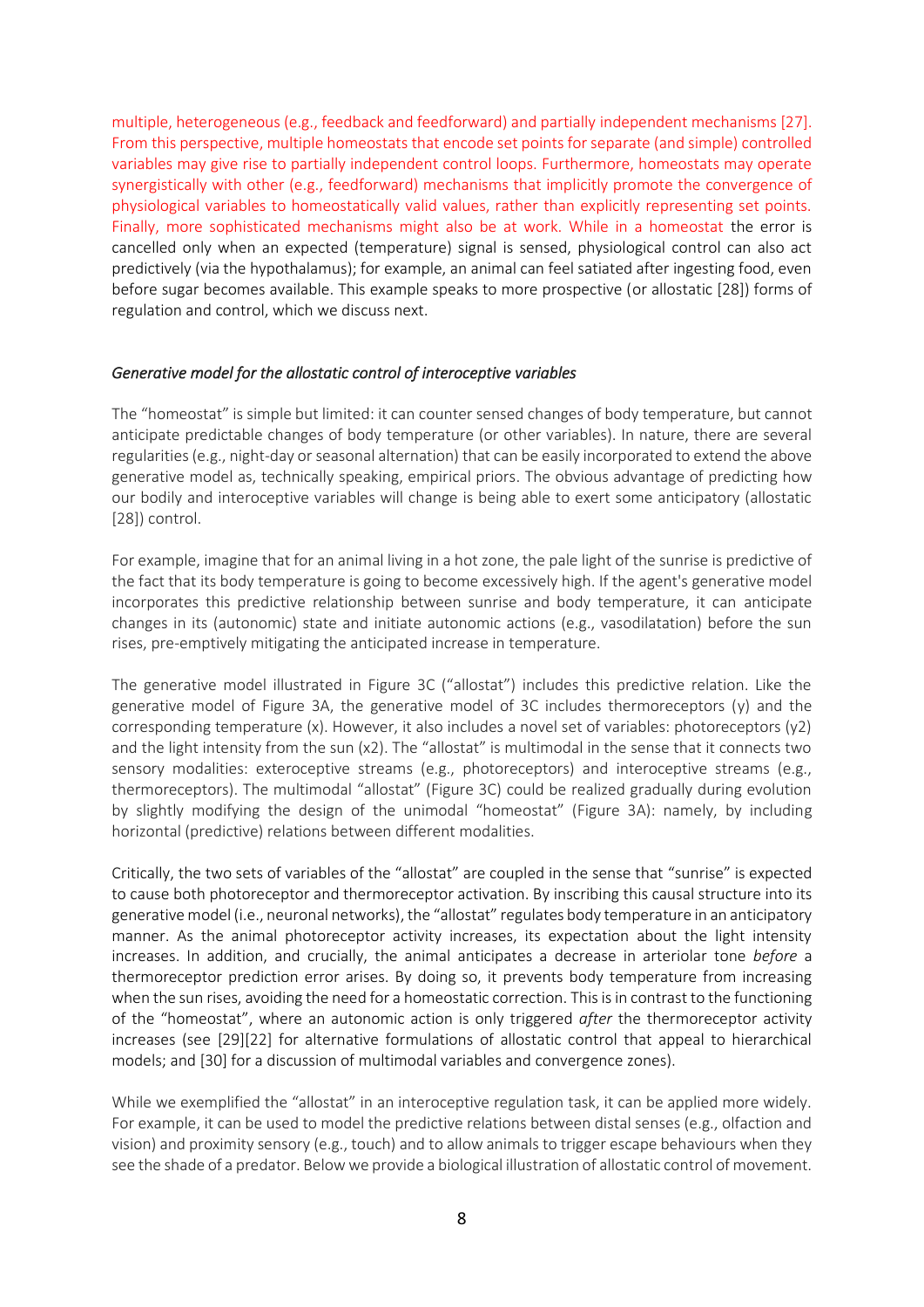### *Generative models for simple behavioural control*

The "homeostat" and the "allostat" permit the control of simple forms of swimming, locomotion, reaching, and other movements [31]. One biological example is provided by a zebrafish virtual reality study [32], which identified the neuronal underpinnings of error-correction during escape behaviour in the animal telencephalon: an evolutionarily homologous of brain circuits implied in action selection in other vertebrates (including mammals), such as the cortico-basal ganglia circuit [33].

In this study, animals were placed in a white start zone, which then become blue (aversive) or red (safe). If the start zone turned blue, the animal had to move forward to reach a red zone (GO trials). If the start zone turned red, the animal had to stay (NOGO trials). Failing to reach (or remain in) the safe zone implied an electric shock.

The study identified a neuronal ensemble that codes for a colour-based rule (i.e., "red is good") and a separate neural ensemble (in one third of fish) that codesfor a prediction error: a discrepancy between the predicted visual sensations of backward movement of the landscape during swimming and the actual visual input. Interestingly, the fish with the latter ensemble were more effective in avoidance behaviour. These fish may solve the task using a generative model analogous to the allostat of Figure 3C. The putative allostat could continuously generate motion predictions and prediction errors; and in turn, the fish could cancel the prediction errors by triggering appropriate (swimming or stopping) anticipatory responses, rather than (only) using autonomic reflexes. A crucial observation – to assess that behaviour was actually guided by prediction error minimization – was the fact that during control (open-loop virtual reality) trials in which swimming did not produce the predicted (backward movement) perceptions, the fish kept beating the tail – plausibly, because the prediction errors never disappeared.

This example suggests that simple regulatory circuits, such as escape circuits of the zebrafish, which are often considered quintessential examples of stimulus-response, could be supported – and improved – by error correction mechanisms [32]. The zebrafish telencephalon may generate various predictions (e.g., about expected backward movement of landscape) and use the corresponding prediction errors to guide active avoidance behaviour. The "allostat" architecture that we originally described in the context of interoceptive regulation is sufficient to solve the avoidance task of [32] (but it is possible that the zebrafish uses more sophisticated generative models that have temporal or hierarchical depth, see below).

#### An evolutionary algebra of structure learning

Our central argument is that evolution proceeded via gradual elaborations of the "predictive motifs" illustrated above, under genetic constraints [34] and the selective pressure of novel problems to be solved, such as the control of more sophisticated bodies and the presence of richer ecological niches; e.g., when vertebrates begun to establish life on land some 400 million years ago.

Over successive generations, generative models can remain stable or be elaborated along four key dimensions, strongly limiting the space of "what is evolvable". We have introduced the first kind of elaboration, from the (unimodal) homeostat to the (multimodal) allostat. A second kind of elaboration is the *duplication* of predictive motifs, which enlarges the animal's behavioural repertoire. The third and fourth dimensions equip the generative model with *temporal* and/or *hierarchical depth*, respectively. These two expansions enable richer predictive motifs that endow a cognitive sophistication, such as the possibility to plan or consider events that change on multiple timescales [35].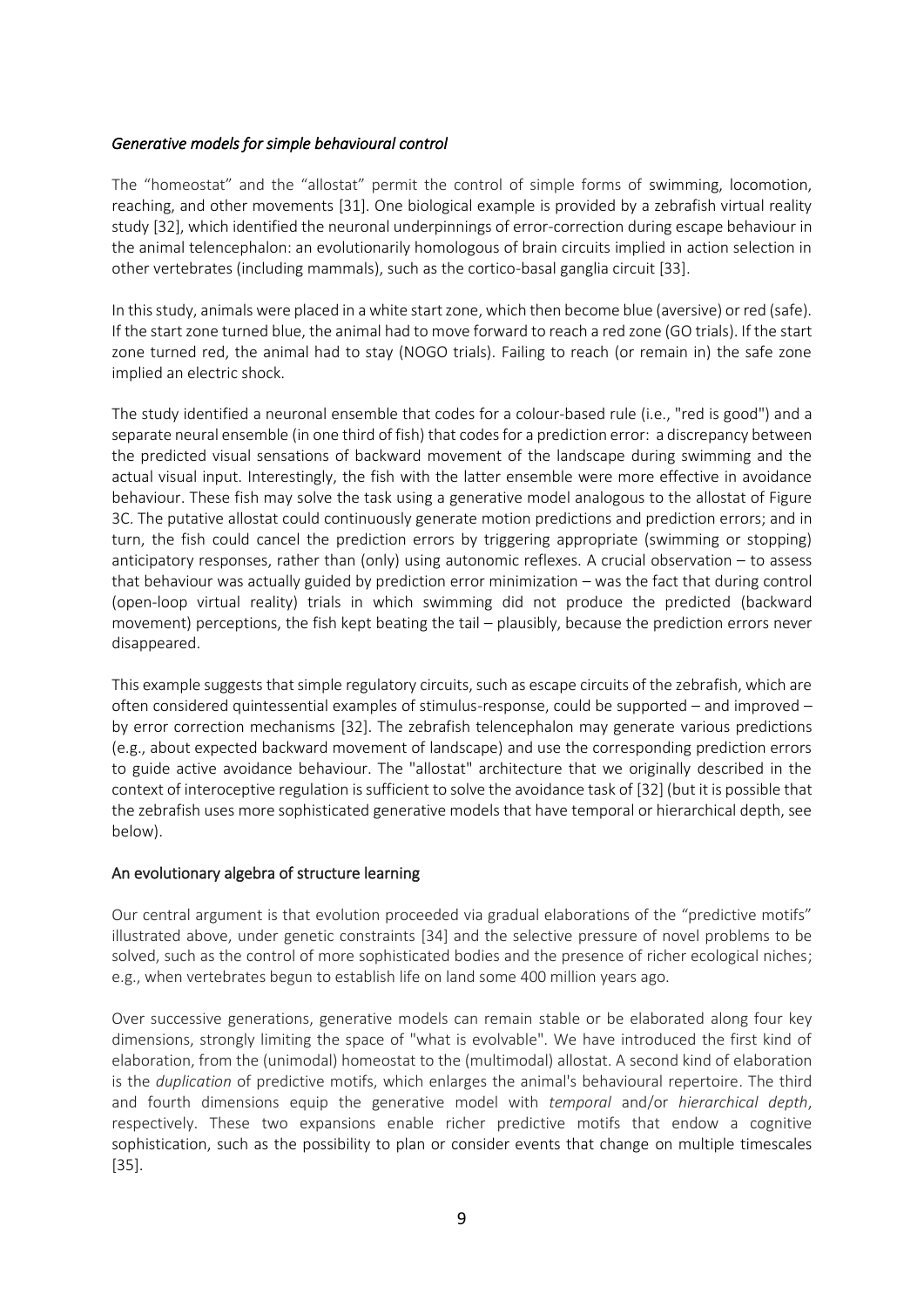Figure 4 illustrates these four dimensions as if they were operations of an "evolutionary algebra" that defines the possible landscape of generative models (note that the algebra also includes an "identity" operation, to account for the fact that generative models can stay the same). In what follows, we discuss the duplicative and hierarchical operations – and their biological relevance.

*Figure 4. The five main dimensions of elaboration of generative models introduced in this paper, illustrated as operations of an "evolutionary algebra". The identity (I) operation leaves the generative model as is. The duplication (I+I) operation replicates existing predictive motifs to form parallel sensorimotor loops. The allostat (A) operation endows the generative model with horizontal predictive relations between different modalities. The temporal depth (T) operation extends the generative models with separate variables for past, present and future states, hence affording prospective inference about the future (e.g., planning) and retrospective inference about the past. The hierarchical depth (H) operation extends the generative model with separate variables for states of affairs that change at different timescales (at faster timescales at the bottom levels and slower timescales at the higher levels), hence modelling narratives such as music and language, where nested timescales are relevant.* 

#### *Duplicating predictive motifs enables multiple behaviours*

Generative models can expand by *duplicating* simple predictive motifs, to form a larger repertoire of species-specific behaviours, such as approach, avoidance, the control of the vibrissae [36] and visually guided grasping. The operator (I+I) in Figure 4 illustrates a generative model in which the same predictive motifs are duplicated and specialized, to form a "behaviour-based" architecture composed of multiple, parallel sensorimotor loops. Here, *duplication* means that the overall generative model comprises multiple smaller generative models (one for each ethologically valid behaviour) that operate in parallel and use the same error correction scheme. Instead, *specialization* means that the smaller generative models use different internal variables and are sensitive to different kinds of behaviourrelated affordances and sensory information (e.g., space reachable with the arms for grasping or more distal space for locomotion).

Duplication may have been realized over evolution via the differentiation and parcellation of sensorimotor circuits that progressively acquire different (behaviour-specific) functional roles. For example, a single circuit for visually guided behaviour can be differentiated into two circuits, each specialized for a different kind of visually guided behaviour, such as escape versus foraging (see [37] for a detailed discussion of the differentiation between a retino-tectal circuit for spatial orientation and retino-telencephalic circuit for foraging). At the cortical level, this may imply the formation of different (behaviour specific) cortical fields and action maps, which may have more or less prevalence, depending on the relative importance (e.g., visual circuits may be more prevalent for diurnal than nocturnal animals) [38].

It is possible that early brain designs included generative models with multiple, replicated sensorimotor circuits. In keeping, Cisek [37] argued that "*the architecture of the early vertebrate could consist in a set of tectal circuits for different types of behaviors, each implemented as a closed feedback-control loop with the world*." This organization is still visible in the organization of advanced brains, in which sensorimotor loops of various complexity are orchestrated by parallel basal ganglia-thalamocortical circuits [39] (as well as cerebellar loops). Further, in advanced brains, dorsomedial neocortex is organized around what Graziano calls *ethological action maps*: fronto-parietal circuits dedicated to different classes of species-specific actions [40].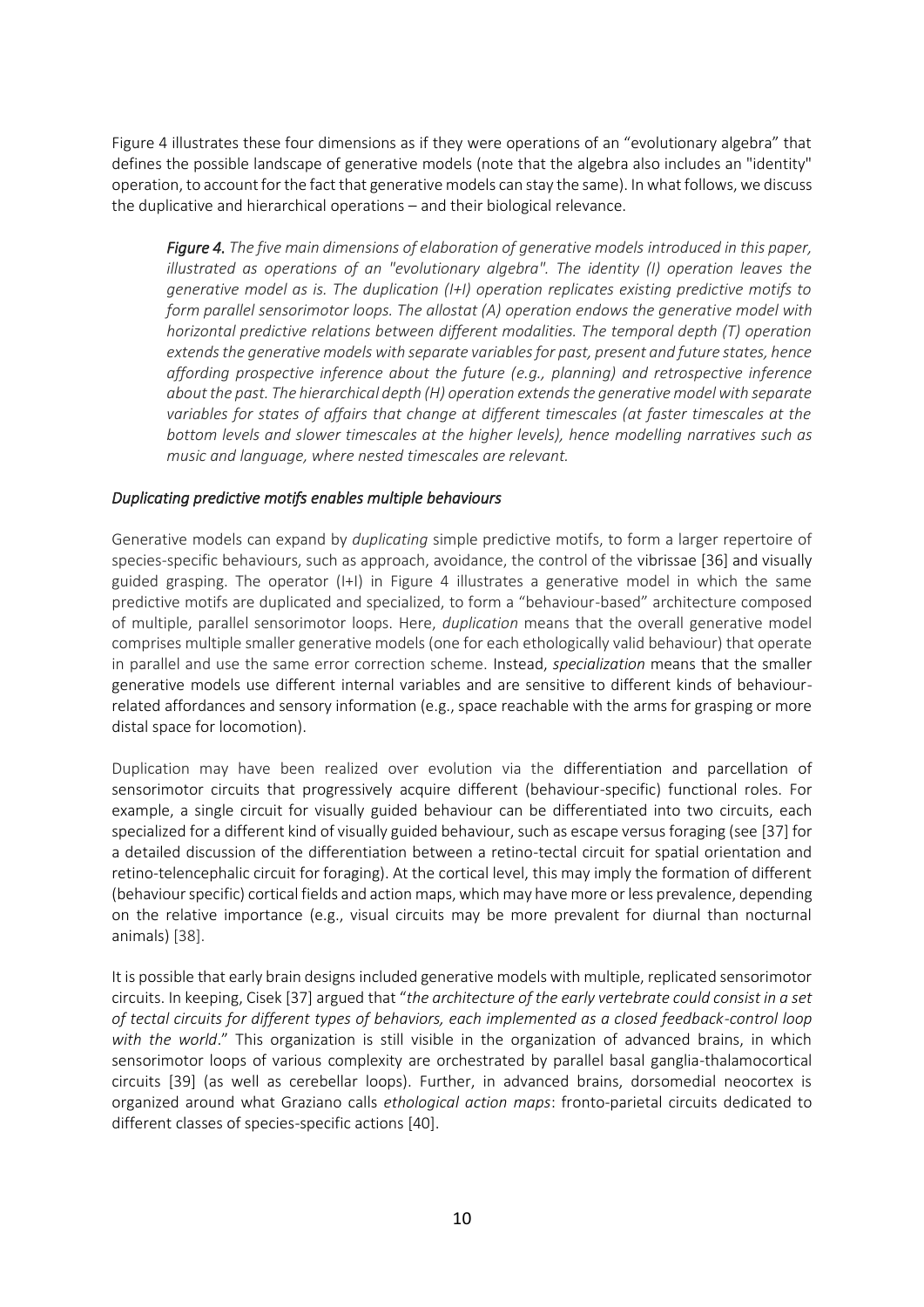Notably, an architecture composed of multiple sensorimotor loops requires additional mechanisms for their selection and prioritization. In the brain, behavioural selection (or more broadly, decision-making) is plausibly solved in a distributed manner, with different brain areas responsible for the most general to the most detailed aspects of the decision [37]. The hypothalamus may regulate general brain state (e.g., wakefulness or sleep), physiological cycles and basic allostasis. The arbitration between different classes of behaviours, such as approach or avoidance, may imply loops through the basal ganglia [41]. The arbitration between specific behaviours (e.g., different approach or grasping locations) could be solved as an "affordance competition" within the cortical system, at least in advanced animals [42]. Finally, ventromedial brain areas may support the prioritization of different hierarchical levels, depending on their current motivational value (see below our discussion of hierarchical models) [43,44]. Despite their diversity, these selection and prioritization circuits may all use similar dynamical competitive principles (e.g., biased competition [45]) – hence forming another "motif" of multipurpose architectures like brains.

From a structure learning perspective, duplication is an efficient way of building generative models: in the sense that the dynamics are conserved over different sensorimotor domains. This conservation is, mathematically, akin to factorising probability distributions in the generative model that has been discussed in terms of modular architectures [46] – and functional segregation as a principle of functional brain architectures [47–49]. In Bayesian statistics and physics, this kind of factorisation is ubiquitous and is known as a mean field approximation [50]. Indeed, the free energy bound on model evidence is defined in terms of a mean field approximation that affords an accurate and minimally complex explanation for (sensory) data [51].

## *Endowing generative models with temporal depth supports prospective and retrospective inference*

The generative models discussed so far only consider present states and observations. However, they can be expanded into *temporally deep* models, whose variables explicitly represent future (and past) states and observations.

The operator T in Figure 4 illustrates a (discrete time) generative model having temporal depth. Temporally deep models support prospective and retrospective inference. For example, they permit predicting the short- or long-term consequences of actions (or action sequences, i.e., policies) and hence selecting the course of actions expected to deliver preferred outcomes, rather than just exploiting existing affordances [14]. Furthermore, they permit planning ahead, imagining novel situations and counterfactual reasoning, or the retrospective re-evaluation of one's beliefs about the past in the light of novel evidence.

Various researchers have speculated that a major driving force for the development of deep temporal models was foraging. The increased cognitive and spatial demand of foraging – compared to visual orientation and landmark recognition – may have favoured the development of a (retino-telencephalic) foraging circuit distinct from another (retino-tectal) circuit for spatial orientation based on visible landmarks [37]. Intriguingly, the same hippocampal circuits that support spatial navigation and foraging are also involved in prospection and imagination [52]. This has led Buzsáki and Moser to propose that prospective functions have leveraged cognitive and predictive maps in the hippocampal-entorhinal system and hence "*mechanisms of memory and planning have evolved from mechanisms of navigation in the physical world*" [53].

The evolution of temporally deep models from simpler models could have been realized during evolution via the progressive parcellation of an initially undifferentiated model (i.e., a model that does not distinguish present from past and future) into a model that features separate latent states for the past, present and future. A key drive for this factorisation or parcellation may have been the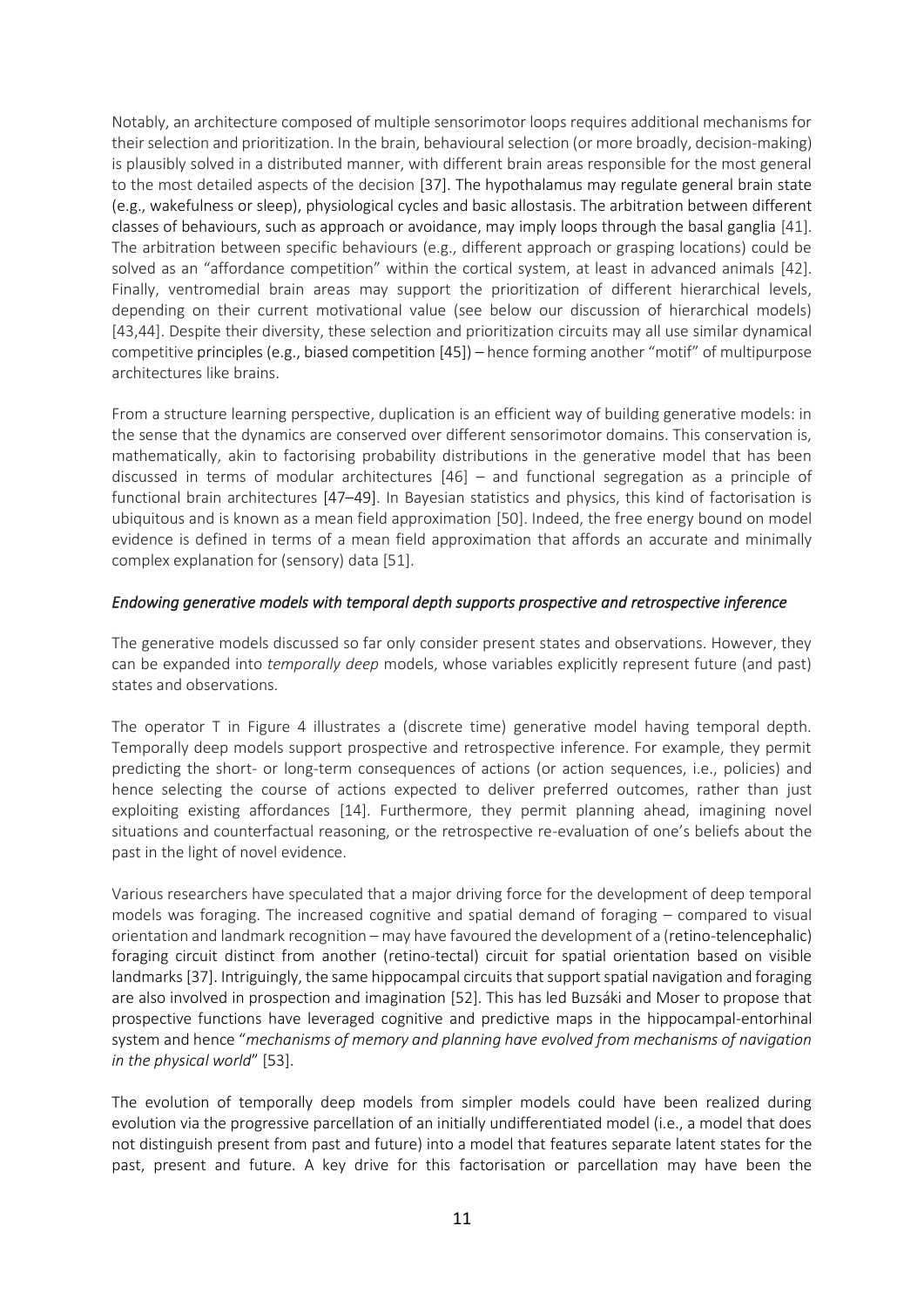observation and progressive *internalization* of the sensorimotor sequences that the animal creates and experiences while acting – in other words, the self-modelling of one's own sequential behavioural patterns [14,54]; see [55] for a computational example. In turn, once these sensorimotor sequences are internalized to form a deep temporal model, they can be endogenously regenerated, to support memory and prospection. The progressive development of shallow models into deep temporal models may have occurred several times, across different brain structures, such as the hippocampus, the frontal cortex, and others – thus rendering advanced brains able to generate future predictions across various domains of cognition.

### *Endowing generative models with hierarchical depth affords multi-scale inference*

So far, we have described generative models that can deal with aspects of the world that unfold at a single time scale. However, they can be expanded into *hierarchically deep* models, whose variables at different hierarchical levels encode latent states that unfold at different timescales. One example is a song: the melody remains the same even though the notes we hear (or sing) change rapidly. Similarly, a movie or narrative remains the same for several minutes, scenes remain the same for several seconds, but visual stimuli can change over hundreds of milliseconds.

The operator H in Figure 4 illustrates a generative model acquiring hierarchical depth. Such models permit modelling of narratives, songs, movies and other events that change at different temporal scales, by encoding variables that change more slowly (e.g., melodies or movies) at higher hierarchical levels and variables that change more rapidly (e.g., notes or visual scenes) at lower hierarchical levels. Two neurobiological examples of hierarchical organization are visual areas in mammals and the areas that control vocal gestures in birdsong [56,57].

It is possible that the same replication of sensorimotor circuits – across several domains (as discussed above) – also produced their "hierarchization" during evolution. In other words, different portions of sensorimotor circuits may have become specialized to deal with different timescales of action control: from simpler motor primitives to complex behaviours and finally to meaningful sequences that determine the temporal order of behaviours [58]. This hierarchical organization of behaviours (and brain structure) appears to be present in simple animals like the drosophila [59] and perhaps also in invertebrates, under the evolutionary pressure of dynamic foraging [60,61].

In more advanced animals, the hierarchical control of action may have expanded into sophisticated forms of "cognitive control" and "executive functions", which help prioritize distal goals while inhibiting immediate affordances. It is possible to speculate that a capacity for cognitive control (associated to the development of prefrontal cortex [62]) could have evolved from the *internalization* of the control policies that animals used to realize goals in the external (and social) environment. In turn, this helped turn control from outside-in: from the control of states of the external environment to the selfregulation of own behaviour – which is the hallmark of executive function [63,64].

## A phylogenetic tree of the evolution of generative models

In the above, we formalized brain designs in terms of generative models that include predictive loops of various complexity; and then discussed the five main ways generative model designs can be elaborated – or the five main operations of an "algebra" of evolutionary structure learning (Figure 4).

This means that one can describe the evolutionary trajectory of brain designs in terms of a limited number of mutational operations over generative models. Figure 5 illustrates an example (portion of a) "phylogenetic tree" in which the application of mutational operations gives rise to a variety of generative models, marked with different coloured circles. While not all possible generative model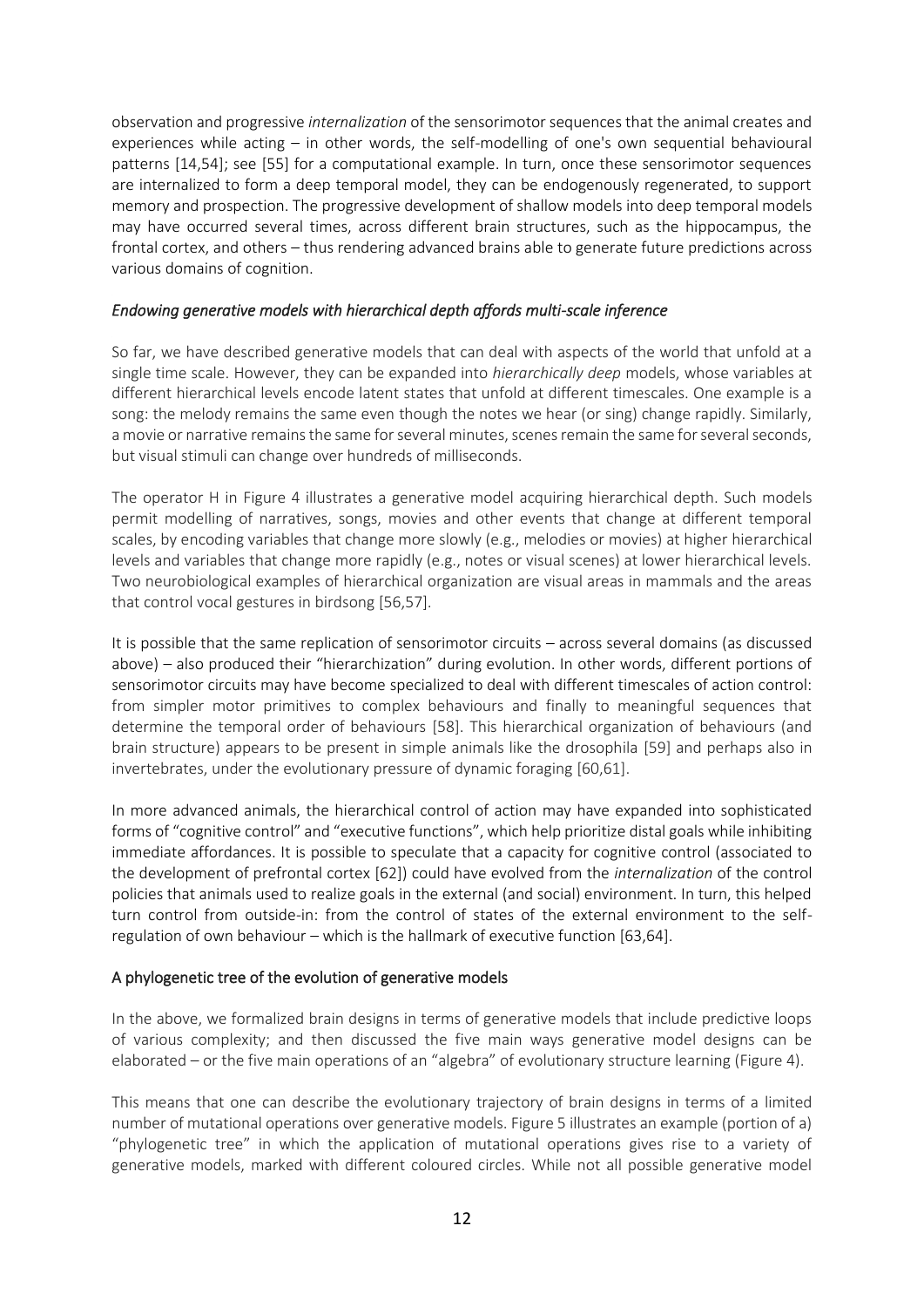expansions are realized during evolution, some of them may correspond to actual brain designs of different animals. By prescribing which generative models are evolvable, in which branch of the phylogenetic tree they may occur and which adaptive problem they support, this kind of analysis may help align neuroscientific treatments of predictive processing with evolutionary and comparative data on brain architectures across species.

Interestingly, the mutational operators are commutative: the same generative model design can be obtained by executing the same operations in a different order. For example, both the generative models marked with green circles in Figure 5 result from the application of I+I, A, I, and T operators (albeit in a different order) and are therefore equivalent—note that the same is true of substitution mutations at a molecular level. The commutative property of mutational operators potentially sheds light on convergent evolution, and the process by which unrelated organisms evolve similar traits independently (and via different evolutionary histories), when they need to adapt to similar ecological niches.

*Figure 5. Phylogenetic tree of generative model designs and putative correspondences with animal brains. Each branch of this example phylogenetic tree is generated by applying one of the four mutational operators discussed in Figure 4 (I: identity; I+I: duplication; A: allostatic (and multimodal) expansion; T: temporal depth; H: hierarchical depth). Two generative models are highlighted: a simpler generative model (blue circle), which may correspond to the brain of early vertebrates; and a more complex generative model (red circle), which may correspond to the brain of (some) primates. Note that the figure shows a reduced phylogenetic tree, for illustrative purposes: it is possible to expand the phylogenetic tree by applying the same operators ad libitum and in different orders. For the same reason, despite the generative model marked with the red circle appears at the apex of the example phylogenetic tree, it should be intended as an example and not as the endpoint of evolution.*

For illustrative purposes, we have highlighted two generative models in the phylogenetic tree. The former generative model (blue circle) may correspond to the brain of early vertebrates, as discussed above in relation to the zebrafish; and it would result from duplication, identity and allostatic operators. This generative model includes multiple parallel allostatic motifs for different behaviours (e.g., approach and avoidance) and an arbitration mechanism (e.g., subpallium, considered the zebrafish analogous of the mammalian basal ganglia [65]), not shown in the figure for simplicity.

The latter generative model (red circle) may correspond to the brain of (some) primates, and it would result from duplication, allostatic, temporal and hierarchical depth operators. This generative model includes several parallel sensorimotor loops for different behaviours; each having temporal and hierarchical depth. In this schematic, there are two parallel sets of hierarchical circuits, a dorsolateral control hierarchy and a ventromedial motivational hierarchy. In the dorsal hierarchy, lower-level circuits implement simple control loops that can be triggered directly by environmental affordances (e.g., food affords approaching), whereas higher-level circuits can contextualize lower-level circuits on the basis of distal goals, either to cooperatively support them or to override low-level affordances (e.g., a contextual memory of the presence of predators elevates an escape goal). Competition between levels is solved by a ventromedial motivational hierarchy, which prioritizes higher-level goals or lowerlevel affordances encoded in the dorsolateral control hierarchy, depending on which is expected to be more effective; see [43,44] for details.

This advanced (red) generative model has more sophisticated ways to perform biological regulation, compared to the simpler (blue) generative model. For example, while the simpler generative model can only avoid predators by escaping quickly, the more complex generative model can devise prospective strategies, such as building predator-proof econiches. However, it is important to remark that even in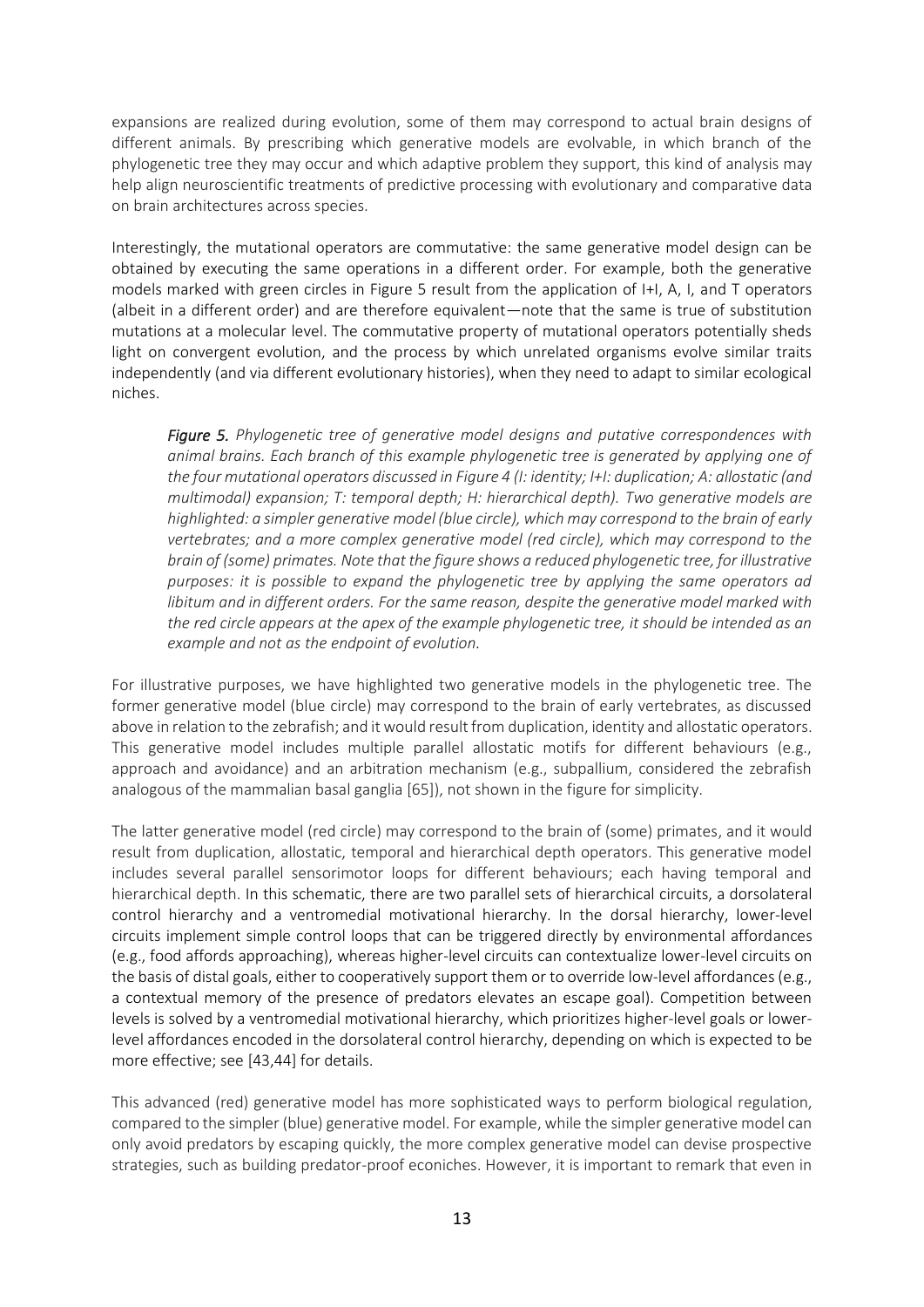the most complex organisms, evolutionarily novel solutions do not (completely) replace evolutionary older solutions to the same biological problems. Rather, older solutions largely remain available and can be selected in the appropriate conditions—thus rendering action selection context-sensitive [5,66]. For example, fear circuits appear to be organized hierarchically and to include simpler (reactive) and more sophisticated (cognitive) layers, which can be selected depending on external conditions, such as distance from the predator as well as internal conditions, such as arousal state [67].

#### **Discussion**

In this article, we suggest that brain structure or design could be formalized as generative models; that the brain generative models of our evolutionary ancestors included simple "predictive motifs"; and that evolution proceeded via successive elaborations of these predictive motifs, into more complex architectures that we observe in advanced animals. We highlighted the four principal dimensions along which it is possible to advance simple predictive motifs into complex predictive motifs – and used this formal analysis to propose "phylogenetic trees" of generative models and corresponding brain designs. While the evolutionary trajectory of designs for predictive processing proposed here is certainty tentative and incomplete, we consider it a first step towards the alignment of predictive brains and evolutionary studies of neuroanatomy in different species.

The view that error correction mechanisms can encompass both simpler (homeostatic and allostatic) and more sophisticated (cognitive) forms of adaptive behaviour differs significantly from prevalent perspectives in psychology and neuroscience, which tend to appeal to separate sets of mechanisms for sensorimotor processing and simple cognition (reactive controllers) and for higher cognition (predictive controllers), respectively. A widespread perspective—inherited from behaviourism—is that the building blocks of adaptive behaviour in the brain are stimulus-response mappings (or policies) slowly reinforced by rewards, which in their most minimal form, might correspond to links between sensory and motor neurons that arose early during evolution [68]. The brain can leverage cognitive sophistication and depth by allowing the above stimulus-response rules to be selectively activated by higher (control) pathways—that develop much later during evolution and which may serve predictive regulation [69]. Another influential ("dual theory") perspective assumes that the brain uses two entirely separate mechanisms for decision-making, one intuitive and one deliberative [70] (which are sometimes equated with distinct, model-free and model-based controllers of reinforcement learning [71]). In these and other, related views (e.g., the "triune brain" idea [72]), mechanisms for higher cognition (including predictive loops) are late evolutionary inventions. However, it is questionable whether the segregations implied in "dual theory" and related views can be reconciled with the gradualism and continuity of evolutionary processes  $[34,37]$  – and how mechanisms for higher cognition might have emerged during evolution on top of mechanisms for sensorimotor processing, if the two are supposed to be completely different from one another.

The alternative hypothesis pursued here is that early brain designs already used error correction mechanisms, as envisaged by cybernetic theories such as the *Test-Operate-Test-Exit* (TOTE) model [73] and Active Inference. One benefit of this hypothesis is that it does not require any evolutionary jumps to explain cognitively sophisticated behaviour. Notably, closed loop control in the brain may not be a recent evolution invention: it may have originated from even simpler forms of metabolic control and the synthesis of nutrients within a cell membrane; and then expanded outside it to realize what we call "behaviour" [16,74,75] – hence realizing a continuity of life and cognition.

We have considered how generative models could have expanded but we did not address "why". Although not our focus here, the process by which selective pressure generates new neuronal structures can itself be expressed as a surprise or free energy minimising process [76,77]. This follows because Fisher's fundamental theorem can be read as Bayesian belief updating, based upon marginal likelihood or model evidence [78]. Specifically, one can cast natural selection as nature's way of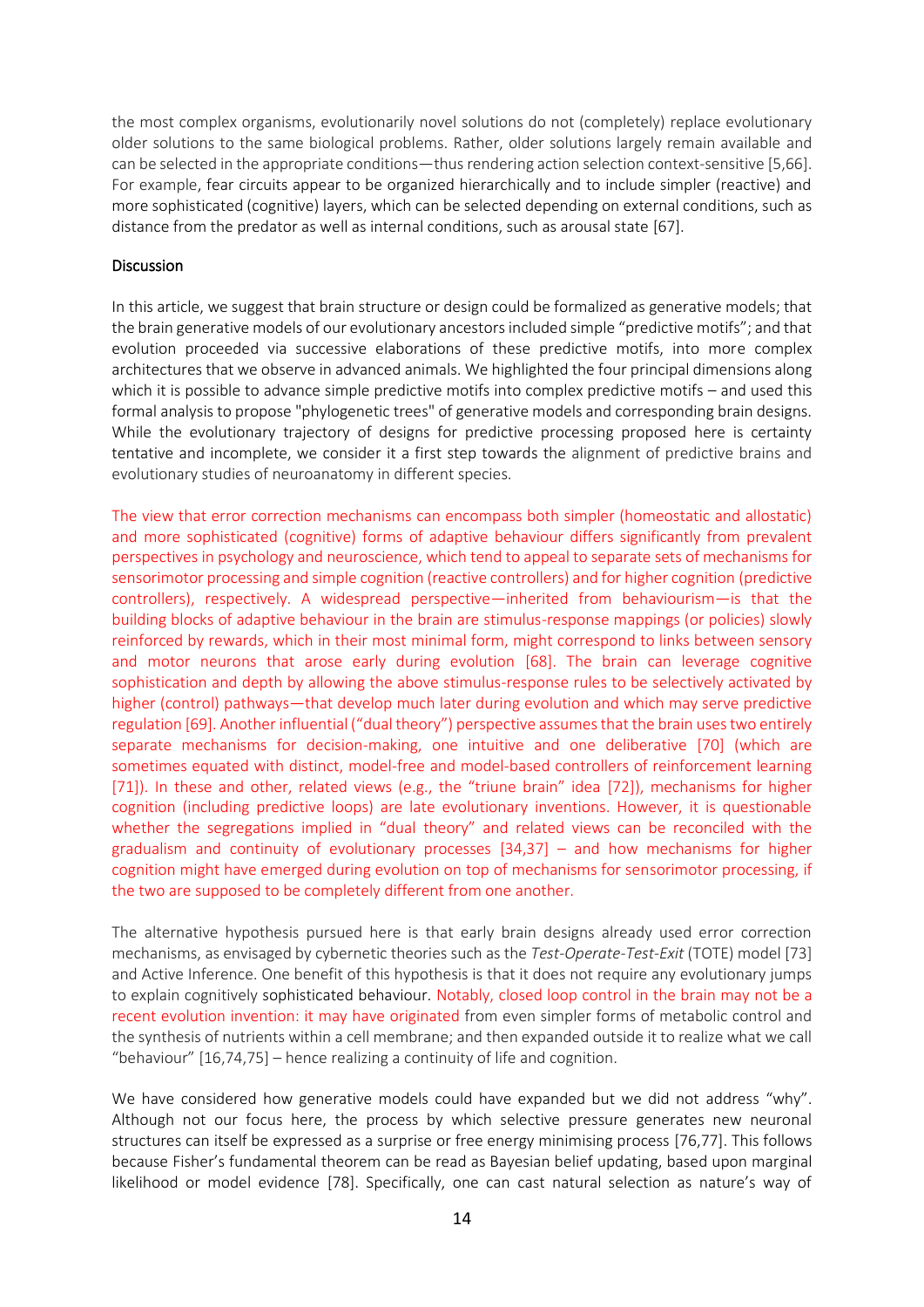performing Bayesian model selection – sometimes known as structure learning [79] (i.e., learning the right kind of generative model for this econiche) – where model evidence just is adaptive fitness.

This perspective (which is still speculative and not unchallenged [80]) suggests that the complexity of the ecological niche determines the level of complexity the brain needs to have, in order to be (Bayes) optimal. Statistically, maximising model evidence is equivalent to maximising the difference between accuracy and complexity. Hence, any increase in model complexity over evolution is (only) licensed by a greater increase in model accuracy (where model evidence corresponds to accuracy minus complexity). In other words, brains only increase their complexity with sufficient ecological demands, e.g., the animal has to control a complex body or deal with complex situations with the requisite degree of accuracy. This is because having a more complicated brain does not help if you live in a simple niche. This is why evolution is not necessarily a linear road towards increasingly more complex brains, unless those brains make the niche more complicated. However, as the niche comes more complex – in virtue of being populated by increasingly complex specifics and their niche construction – there is a necessary increase in the complexity of the generative models apt for predicting those niches accurately. For example, the "social brain" hypothesis states that the necessity to predict and deal with the sophisticated social dynamics was a main driver of the evolution of large brains and sophisticated cognitive abilities in our species [81]. In short, the gradualism expressed as a progressive increase in complexity rests on the circular causality implicit in the modelling of an eco-niche that is itself constituted – and constructed – by increasingly complicated phenotypes [82–85].

The balancing of accuracy and complexity might be at work not just between species but also between different mechanisms within the same brain. Above, we discussed two examples – thermoregulation and fear circuits – in which multiple heterogeneous mechanisms (e.g., feedforward and feedback; simpler homeostats and more complex models having temporal depth), which plausibly reached maturity at different instants during evolution, coexist and solve control problems synergistically. These mechanisms might specialize to deal with distinct aspects of the organism's econiche, following the principle that the recruitment of a more complex mechanism is (only) licensed by the necessity to deal with a more challenging problem, which would render simpler mechanisms inaccurate. This (bounded rational) perspective helps explaining in which sense it is optimal to match cognitive sophistication to task demands. Notably, this perspective also harmonizes simple (e.g., stimulus-response) controllers popular in optimal control and reinforcement learning within the "predictive processing" view offered in this paper. For example, a simulative study shows that both reactive and predictive controllers can be expressed within an overarching generative modelling perspective; and that active inference prioritizes the simpler reactive controller over the more complex predictive controllers, in specific circumstances that render the former sufficiently accurate (e.g., when contextual uncertainty has been reduced) [86].

One objection that could be raised — to the account on offer here—is that there is a simpler form of control in multicellular systems that is not (obviously) predictive. This is the 2-neuron reflex, comprising a sensory and a motor neuron [68]. When the quantity sensed by the former deviates from some target value (i.e., set point) the sensory neuron increases or decreases its firing rates relative to its resting activity. This prompts an increase or decrease in the activity of the motor neuron, until the sensed quantity is returned to its target value. Superficially, this example seems to be a purely feedforward mechanism (sensory to motor), with no predictive loop. However, an alternative interpretation of this is as a system whose model provides a context-free prediction that the sensed quantity is at its set point. The loop from sensed quantity to sensory neuron to motor neuron to sensed quantity could then be seen as a feedback loop. The implication is that the 2-neuron reflex is in fact the simplest form of predictive control. Why is this a useful perspective? First, it answers the objection outlined above. Secondly, and more interestingly, it furnishes a point of continuity with more complex models. Including an interneuron between the two, and allowing for this 3-neuron pathway to be modulated by other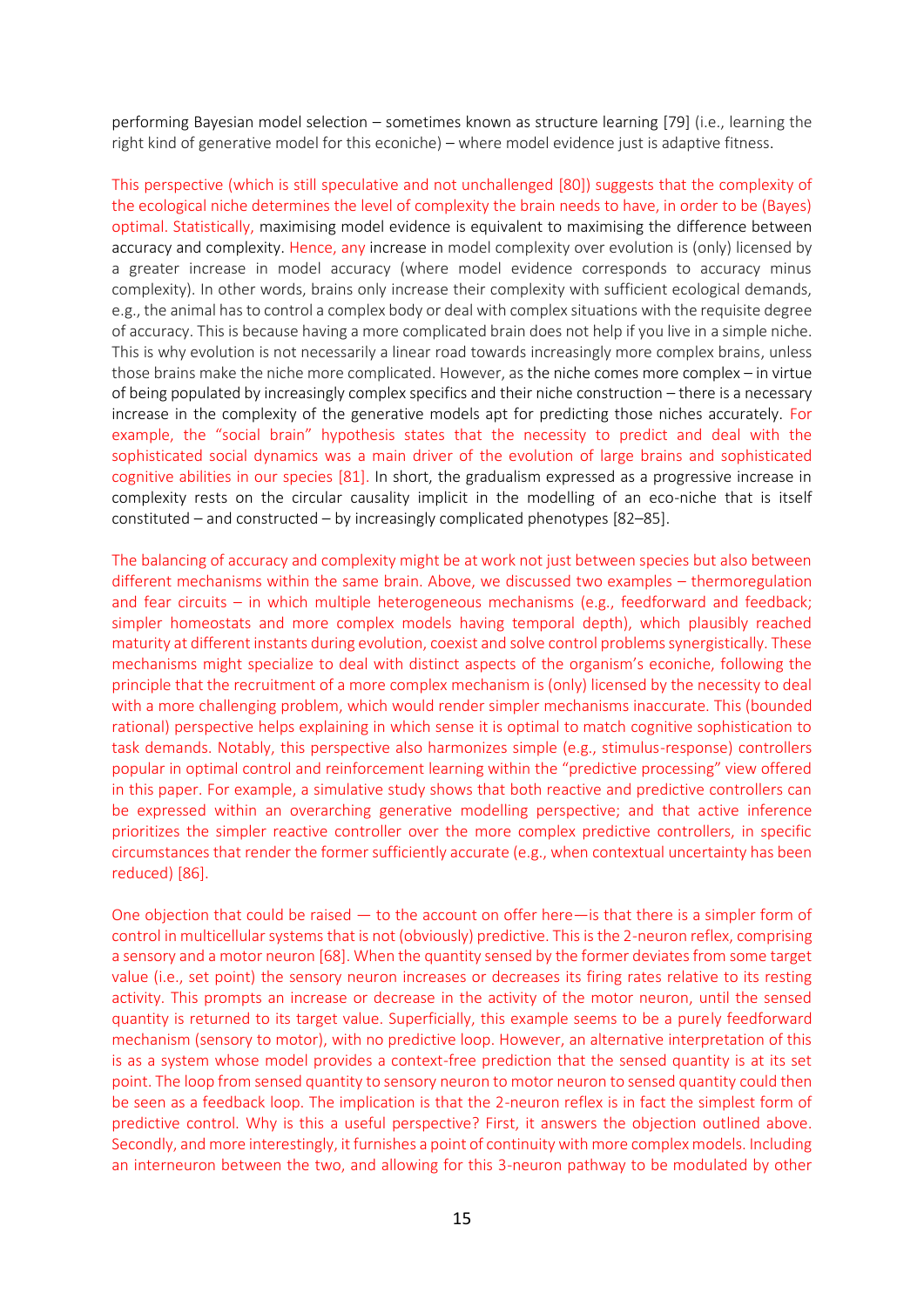neural systems, gives us a context sensitive prediction of the sort shown throughout the models illustrated in this paper. This continuity is essential from an evolutionary perspective, where we need to account for incremental steps in which one predictive mechanism may be built upon another.

Finally, it important to acknowledge that the [co]evolution of brain designs, bodies, ecological and cultural niches are interdependent. Given that here we were interested in the evolution of brain designs, we assumed a brain-centric perspective and conveniently focused on generative models in the animal's brain. However, cognition does not need to be confined "in the skull" but can be extended outside it, to cover (for example) tools and social dimensions [87]. Furthermore, body design (and not just brain design) plays an important role in solving control problems [88]. Acknowledging that cognition can be "extended" and "embodied" suggests that not all aspects of control need to be solved by (or represented in) a central generative model. For example, active inference emphasizes that some aspects (that roughly correspond to the notion of inverse models in optimal control) can be directly implemented by reflex arcs in the spinal cord [89]. Other aspects of control might be offloaded to appropriately designed niches (e.g., turnarounds to coordinate multiple drivers) or exploit convenient characteristics of body design (e.g., the prehensility of hands) to alleviate the burden of brain generative models. These and other examples (see [90]) show that considering extended and embodied aspects of cognition provides a broader view of adaptive behaviour, in which a generative modelling capability may be distributed across the brain, body and environmental niche. In turn, applying the generative modelling perspective across brains, bodies and environments could help understand their synergistic interactions during evolution.

#### Acknowledgments

This research received funding from the European Union's Horizon 2020 Framework Programme for Research and Innovation under the Specific Grant Agreement Nos. 785907 and 945539 (Human Brain Project SGA2 and SGA3) to GP, the European Research Council under the Grant Agreement No. 820213 (ThinkAhead) to GP. This work was conducted under funding for the Wellcome Centre for Human Neuroimaging (Ref: 205103/Z/16/Z)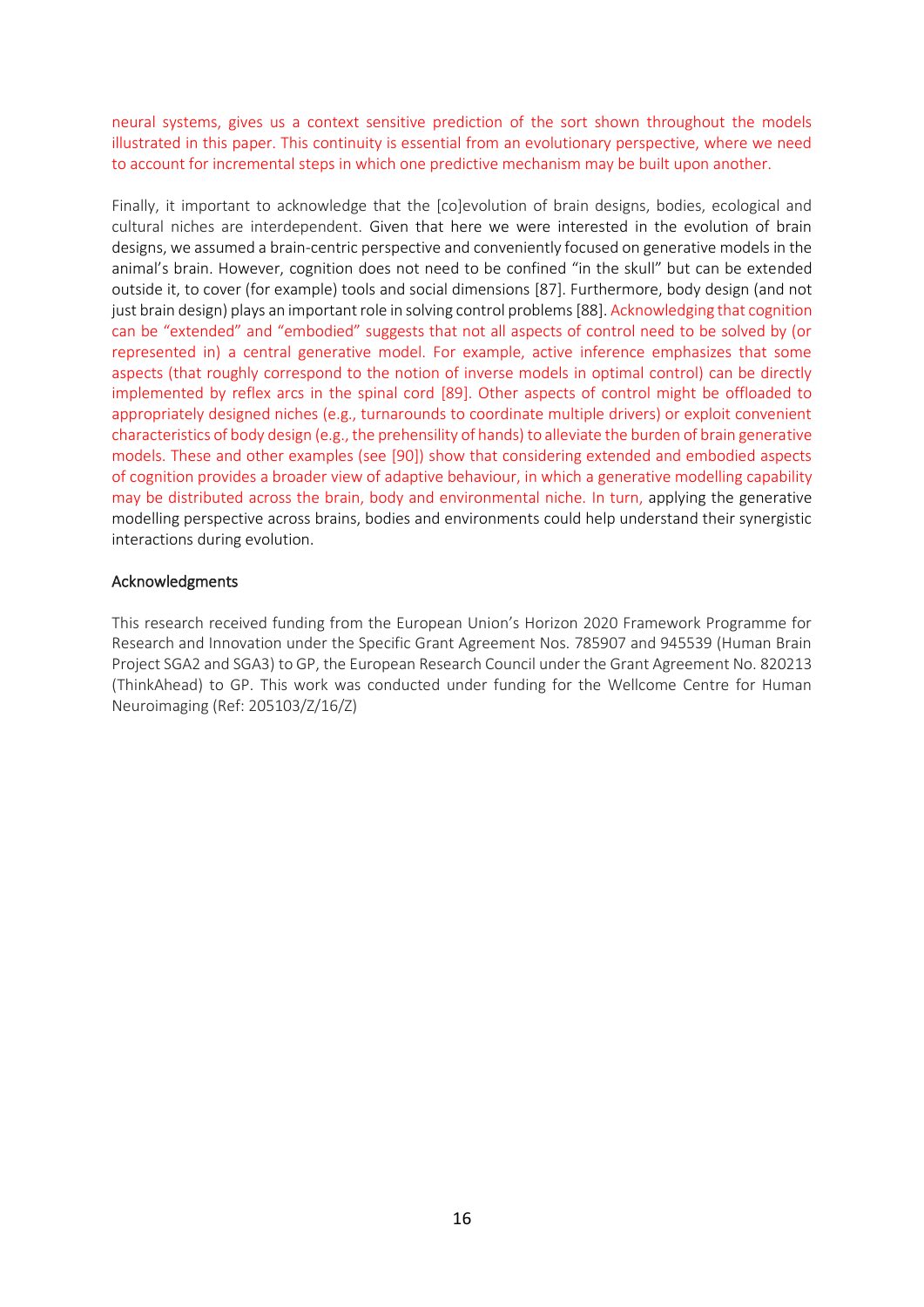# References

1. Rao RP, Ballard DH. 1999 Predictive coding in the visual cortex: a functional interpretation of some extra-classical receptive-field effects. *Nat Neurosci* **2**, 79–87. (doi:10.1038/4580)

2. Friston K. 2005 A theory of cortical responses. *Philos Trans R Soc Lond B Biol Sci* **360**, 815–836. (doi:10.1098/rstb.2005.1622)

3. Friston K, FitzGerald T, Rigoli F, Schwartenbeck P, Pezzulo G. 2017 Active Inference: A Process Theory. *Neural Comput* **29**, 1–49. (doi:10.1162/NECO\_a\_00912)

4. Parr T, Pezzulo G, Friston KJ. 2022 *Active Inference: The Free Energy Principle in Mind, Brain, and Behavior*. MIT Press.

5. Pezzulo G, Rigoli F, Friston KJ. 2015 Active Inference, homeostatic regulation and adaptive behavioural control. *Progress in Neurobiology*.

6. Barrett LF, Simmons WK. 2015 Interoceptive predictions in the brain. *Nat Rev Neurosci* **16**, 419–429. (doi:10.1038/nrn3950)

7. Seth AK, Friston KJ. 2016 Active interoceptive inference and the emotional brain. *Phil. Trans. R. Soc. B* **371**, 20160007.

8. Hohwy J. 2016 The Self-Evidencing Brain. *Noûs* **50**, 259–285.

(doi:10.1111/nous.12062)

9. Ashby WR. 1952 *Design for a brain*. Oxford, England: Wiley.

10. Powers W. 1973 *Behavior, the control of perception*. Aldine de Gruyter.

11. Wiener N. 1948 *Cybernetics: or Control and Communication in the Animal and the Machine*. Cambridge, MA: The MIT Press.

12. Hull CL. 1943 *Principles of Behaviour*. New York: Appleton-Century-Crofts.

13. Chanes L, Barrett LF. 2016 Redefining the Role of Limbic Areas in Cortical Processing. *Trends Cogn. Sci. (Regul. Ed.)* **20**, 96–106. (doi:10.1016/j.tics.2015.11.005)

14. Pezzulo G, Cisek P. 2016 Navigating the Affordance Landscape: Feedback Control as a Process Model of Behavior and Cognition. *Trends in Cognitive Sciences*

(doi:10.1016/j.tics.2016.03.013)

15. Conant RC, Ashby WR. 1970 Every good regulator of a system must be a model of that system. *Intl. J. Systems Science* , 89–97.

16. Ashby WR. 1952 *Design for a brain*. Oxford, England: Wiley.

17. Feldman AG. 2009 New insights into action–perception coupling. *Exp Brain Res* **194**, 39–58. (doi:10.1007/s00221-008-1667-3)

18. Pezzulo G, Castelfranchi C. 2009 Thinking as the Control of Imagination: a Conceptual Framework for Goal-Directed Systems. *Psychological Research* **73**, 559–577.

19. Pezzulo G, Rigoli F, Friston KJ. 2015 Active Inference, homeostatic regulation and adaptive behavioural control. *Progress in Neurobiology* **136**, 17–35.

20. O'Reilly RC, Hazy TE, Mollick J, Mackie P, Herd S. 2014 Goal-Driven Cognition in the Brain: A Computational Framework. *arXiv:1404.7591 [q-bio]*

21. Tschantz A, Seth AK, Buckley CL. 2020 Learning action-oriented models through active inference. *PLOS Computational Biology* **16**, e1007805.

(doi:10.1371/journal.pcbi.1007805)

22. Tschantz A, Barca L, Maisto D, Buckley CL, Seth AK, Pezzulo G. 2021 Simulating homeostatic, allostatic and goal-directed forms of interoceptive control using Active Inference. *bioRxiv* , 2021.02.16.431365. (doi:10.1101/2021.02.16.431365)

23. Sajid N, Tigas P, Zakharov A, Fountas Z, Friston K. 2021 Exploration and preference satisfaction trade-off in reward-free learning. *arXiv:2106.04316 [cs, q-bio]*

24. Berkes P, Orbán G, Lengyel M, Fiser J. 2011 Spontaneous cortical activity reveals hallmarks of an optimal internal model of the environment. *Science* **331**, 83–87.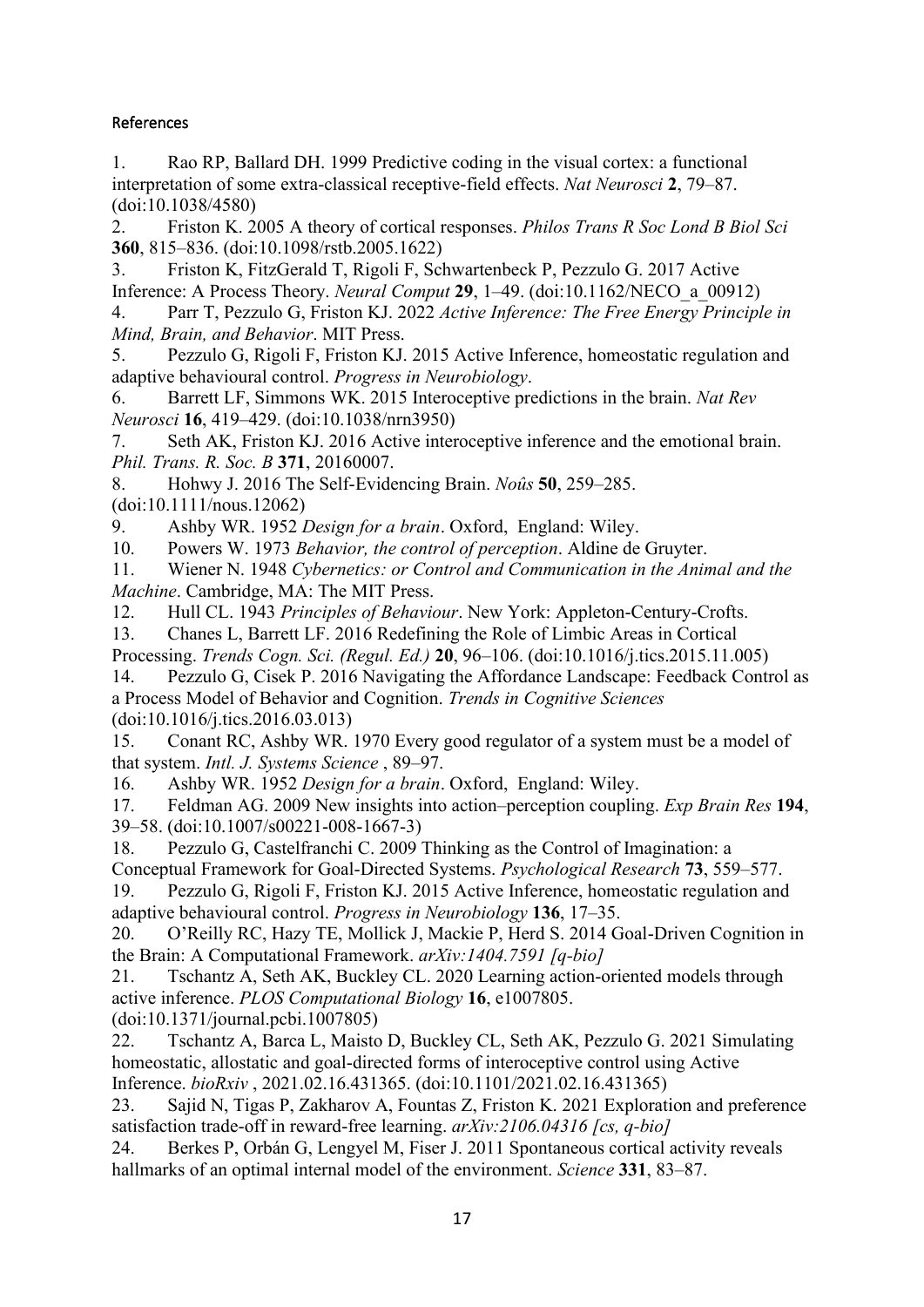(doi:10.1126/science.1195870)

25. Pezzulo G, Zorzi M, Corbetta M. 2020 The secret life of predictive brains: what's spontaneous activity for? (doi:10.31234/osf.io/qus3h)

26. Friston KJ, Parr T, de Vries B. 2017 The graphical brain: Belief propagation and active inference. *Network Neuroscience* **1**, 381–414. (doi:10.1162/NETN\_a\_00018)

27. Romanovsky AA. 2007 Thermoregulation: some concepts have changed. Functional architecture of the thermoregulatory system. *American Journal of Physiology-Regulatory, Integrative and Comparative Physiology* **292**, R37–R46. (doi:10.1152/ajpregu.00668.2006) 28. Sterling P. 2012 Allostasis: a model of predictive regulation. *Physiology & behavior* **106**, 5–15.

29. Stephan KE *et al.* 2016 Allostatic Self-efficacy: A Metacognitive Theory of Dyshomeostasis-Induced Fatigue and Depression. *Front Hum Neurosci* **10**. (doi:10.3389/fnhum.2016.00550)

30. Meyer K, Damasio A. 2009 Convergence and divergence in a neural architecture for recognition and memory. *Trends in Neurosciences* **32**, 376–382.

(doi:10.1016/j.tins.2009.04.002)

31. Friston K *et al.* 2012 Dopamine, Affordance and Active Inference. *PLoS Comput Biol* **8**, e1002327. (doi:10.1371/journal.pcbi.1002327)

32. Torigoe M, Islam T, Kakinuma H, Fung CCA, Isomura T, Shimazaki H, Aoki T, Fukai T, Okamoto H. 2021 Zebrafish capable of generating future state prediction error show improved active avoidance behavior in virtual reality. *Nat Commun* **12**, 5712. (doi:10.1038/s41467-021-26010-7)

33. Mueller T, Wullimann MF. 2009 An evolutionary interpretation of teleostean forebrain anatomy. *Brain Behav Evol* **74**, 30–42. (doi:10.1159/000229011)

34. Krubitzer L. 2007 The magnificent compromise: cortical field evolution in mammals. *Neuron* **56**, 201–208. (doi:10.1016/j.neuron.2007.10.002)

35. Friston K, Da Costa L, Hafner D, Hesp C, Parr T. 2021 Sophisticated Inference. *Neural Comput* **33**, 713–763. (doi:10.1162/neco\_a\_01351)

36. Ahissar E, Kleinfeld D. 2003 Closed-loop Neuronal Computations: Focus on Vibrissa Somatosensation in Rat. *Cereb Cortex* **13**, 53–62. (doi:10.1093/cercor/13.1.53)

37. Cisek P. 2019 Resynthesizing behavior through phylogenetic refinement. *Atten Percept Psychophys* (doi:10.3758/s13414-019-01760-1)

38. Krubitzer L. 2009 In search of a unifying theory of complex brain evolution. *Ann N Y Acad Sci* **1156**, 44–67. (doi:10.1111/j.1749-6632.2009.04421.x)

39. Alexander GE, DeLong MR, Strick PL. 1986 Parallel organization of functionally segregated circuits linking basal ganglia and cortex. *Annu Rev Neurosci* **9**, 357–381. (doi:10.1146/annurev.ne.09.030186.002041)

40. Graziano MS. 2016 Ethological Action Maps: A Paradigm Shift for the Motor Cortex. *Trends in cognitive sciences* **20**, 121–132.

41. Redgrave P, Prescott TJ, Gurney K. 1999 The basal ganglia: a vertebrate solution to the selection problem? *Neuroscience* **89**, 1009–1023.

42. Cisek P. 2007 Cortical mechanisms of action selection: the affordance competition hypothesis. *Phil. Trans. R. Soc. B.* **362**, 1585–1599.

43. Kouneiher F, Charron S, Koechlin E. 2009 Motivation and cognitive control in the human prefrontal cortex. *Nat Neurosci* **12**, 939–945. (doi:10.1038/nn.2321)

44. Pezzulo G, Rigoli F, Friston KJ. 2018 Hierarchical active inference: a theory of motivated control. *Trends in cognitive sciences* **22**, 294–306.

45. Desimone R, Duncan J. 1995 Neural mechanisms of selective visual attention. *Annu Rev Neurosci* **18**, 193–222. (doi:10.1146/annurev.ne.18.030195.001205)

46. Parr T, Sajid N, Friston KJ. 2020 Modules or mean-fields? *Entropy* **22**, 552.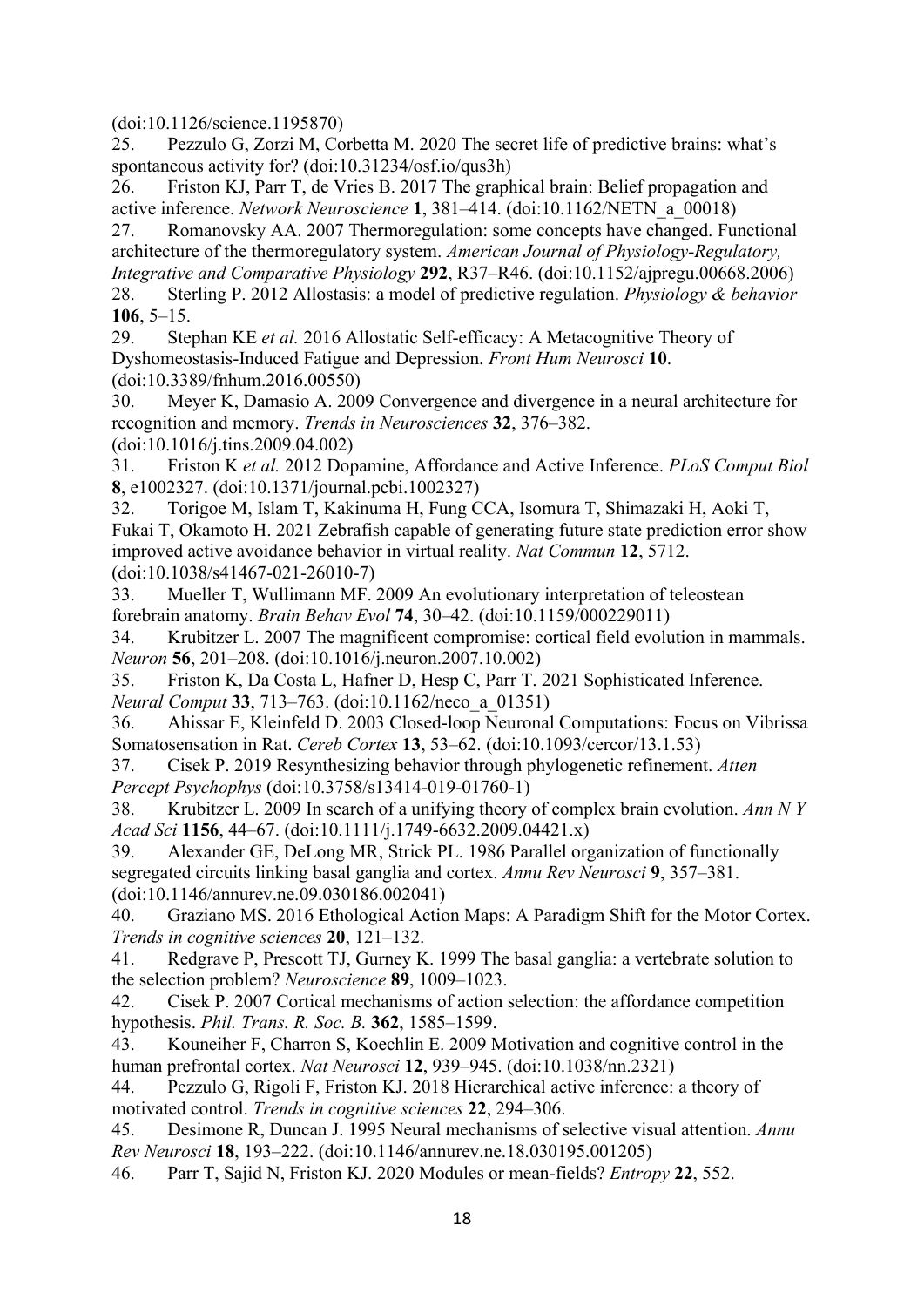47. Ungerleider LG, Haxby JV. 1994 "What" and "where" in the human brain. *Current Opinion in Neurobiology* **4(2)**, 157–65.

48. Zeki S. 2005 The Ferrier Lecture 1995 behind the seen: the functional specialization of the brain in space and time. *Philosophical Transactions of the Royal Society B: Biological Sciences* **360**, 1145–1183.

49. Friston K, Buzsáki G. 2016 The functional anatomy of time: what and when in the brain. *Trends in cognitive sciences* **20**, 500–511.

50. Kschischang FR, Frey BJ, Loeliger H-A. 2001 Factor graphs and the sum-product algorithm. *IEEE Transactions on information theory* **47**, 498–519.

51. Winn J, Bishop CM, Jaakkola T. 2005 Variational message passing. *Journal of Machine Learning Research* **6**.

52. Szpunar KK, Spreng RN, Schacter DL. 2014 A taxonomy of prospection: introducing an organizational framework for future-oriented cognition. *Proc. Natl. Acad. Sci. U.S.A.* **111**, 18414–18421. (doi:10.1073/pnas.1417144111)

53. Buzsáki G, Moser EI. 2013 Memory, navigation and theta rhythm in the hippocampal-entorhinal system. *Nat Neurosci* **16**, 130–138. (doi:10.1038/nn.3304)

54. Buzsáki G, Peyrache A, Kubie J. 2014 Emergence of Cognition from Action. *Cold Spring Harb. Symp. Quant. Biol.* **79**, 41–50. (doi:10.1101/sqb.2014.79.024679)

55. Stoianov I, Maisto D, Pezzulo G. 2020 The hippocampal formation as a hierarchical generative model supporting generative replay and continual learning. *bioRxiv* , 2020.01.16.908889. (doi:10.1101/2020.01.16.908889)

56. Yu AC, Margoliash D. 1996 Temporal Hierarchical Control of Singing in Birds. *Science* **273**, 1871–1875. (doi:10.1126/science.273.5283.1871)

57. Friston K, Kiebel S. 2009 Cortical circuits for perceptual inference. *Neural Netw* **22**, 1093–1104. (doi:10.1016/j.neunet.2009.07.023)

58. Tinbergen N. 1951 *The study of instinct*. New York: Oxford University Press.

59. Berman GJ, Bialek W, Shaevitz JW. 2016 Predictability and hierarchy in Drosophila behavior. *PNAS* **113**, 11943–11948. (doi:10.1073/pnas.1607601113)

60. Stout D. 2010 The evolution of cognitive control. *Top Cogn Sci* **2**, 614–630. (doi:10.1111/j.1756-8765.2009.01078.x)

61. Hills TT. 2011 The evolutionary origins of cognitive control. *Top Cogn Sci* **3**, 231– 237. (doi:10.1111/j.1756-8765.2011.01135.x)

62. Passingham RE, Wise SP. 2012 *The Neurobiology of the Prefrontal Cortex: Anatomy, Evolution, and the Origin of Insight*. 1st edn. Oxford University Press, USA.

63. Barkley RA. 2001 The executive functions and self-regulation: An evolutionary neuropsychological perspective. *Neuropsychology Review* **11**, 1–29.

64. Pezzulo G, Castelfranchi C. 2009 Thinking as the Control of Imagination: a Conceptual Framework for Goal-Directed Systems. *Psychological Research* **73**, 559–577.

65. Cheng R-K, Jesuthasan SJ, Penney TB. 2014 Zebrafish forebrain and temporal conditioning. *Philosophical Transactions of the Royal Society B: Biological Sciences* **369**, 20120462. (doi:10.1098/rstb.2012.0462)

66. Verschure P, Pennartz CMA, Pezzulo G. 2014 The why, what, where, when and how of goal-directed choice: neuronal and computational principles. *Philos Trans R Soc Lond B Biol Sci*. , 369: 20130483.

67. Qi S, Hassabis D, Sun J, Guo F, Daw N, Mobbs D. 2018 How cognitive and reactive fear circuits optimize escape decisions in humans. *Proc Natl Acad Sci U S A* **115**, 3186–3191. (doi:10.1073/pnas.1712314115)

68. Horridge, G. 1968 The origins of the nervous system. In *The structure and function of nervous tissue*, NY:Acadeimc Press.

69. Miller EK, Cohen JD. 2001 An integrative theory of prefrontal cortex function. *Annu*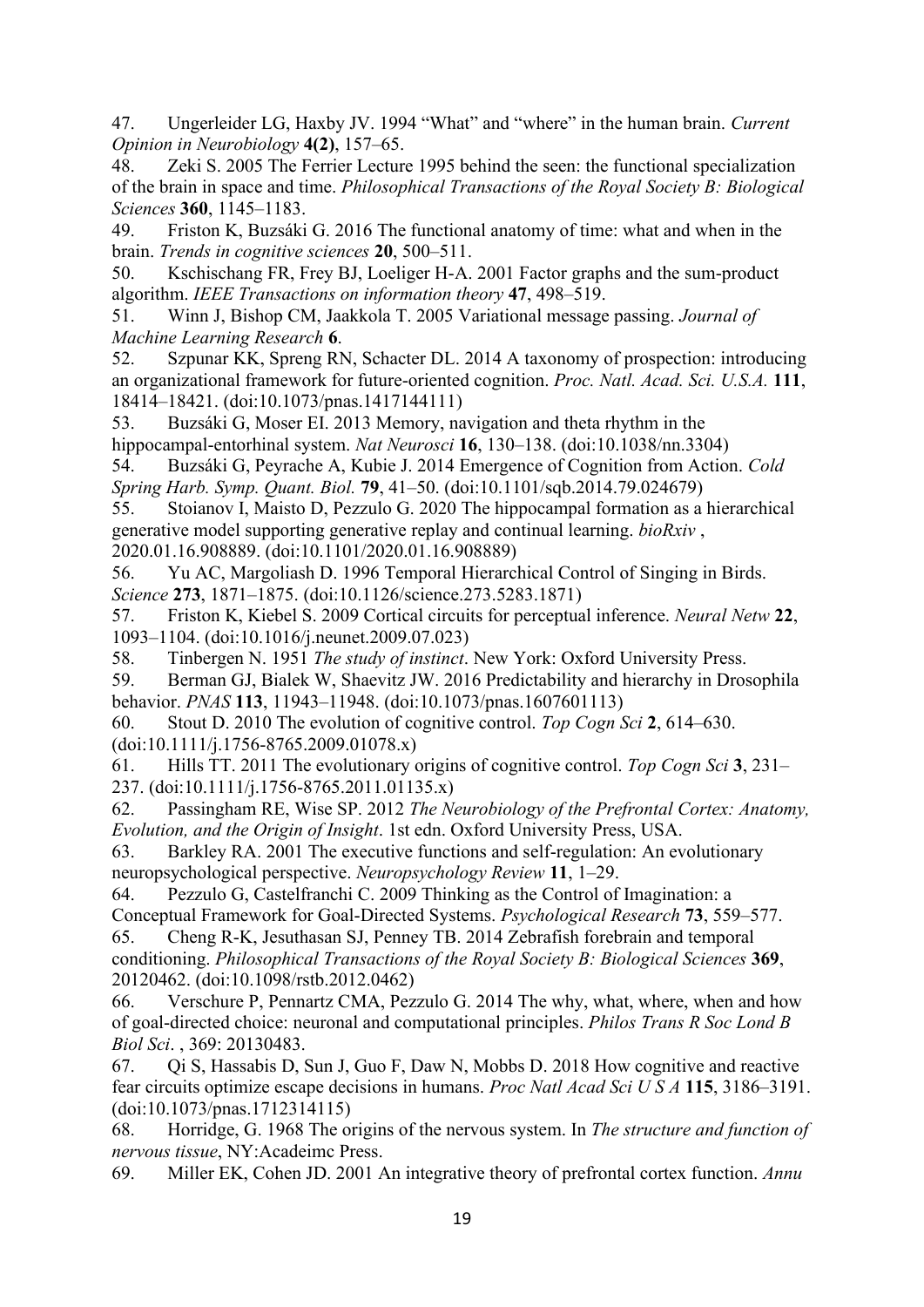*Rev Neurosci* **24**, 167–202. (doi:http://dx.doi.org/10.1146/annurev.neuro.24.1.167) 70. Kahneman D. 2003 A perspective on judgment and choice: Mapping bounded rationality. *American Psychologist* **58**, 697–720.

71. Daw ND, Niv Y, Dayan P. 2005 Uncertainty-based competition between prefrontal and dorsolateral striatal systems for behavioral control. *Nature Neuroscience* **8**, 1704–1711. (doi:10.1038/nn1560)

72. MacLean PD. 1990 *The triune brain in evolution: Role in paleocerebral functions*. Springer Science & Business Media.

73. Miller GA, Galanter E, Pribram KH. 1960 *Plans and the Structure of Behavior*. New York: Holt, Rinehart and Winston.

74. Maturana HR, Varela FJ. 1980 *Autopoiesis and Cognition: the Realization of Living*. Dordrecht, Holland: D. Reidel Pub.

75. Cisek P. 1999 Beyond the computer metaphor: Behavior as interaction. *Journal of Consciousness Studies* **6**, 125–142.

76. Hesp C, Ramstead M, Constant A, Badcock P, Kirchhoff M, Friston K. 2019 A multiscale view of the emergent complexity of life: A free-energy proposal. In *Evolution, Development and Complexity*, pp. 195–227. Springer.

77. Badcock PB, Friston KJ, Ramstead MJ. 2019 The hierarchically mechanistic mind: A free-energy formulation of the human psyche. *Physics of life Reviews* **31**, 104–121.

78. Frank SA. 2012 Natural selection. V. How to read the fundamental equations of evolutionary change in terms of information theory. *Journal of evolutionary biology* **25**, 2377–2396.

79. Campbell JO. 2016 Universal Darwinism as a process of Bayesian inference. *Frontiers in Systems Neuroscience* **10**, 49.

80. Colombo M, Wright C. 2021 First principles in the life sciences: the free-energy principle, organicism, and mechanism. *Synthese* **198**, 3463–3488. (doi:10.1007/s11229-018- 01932-w)

81. Dunbar RIM. 1998 The social brain hypothesis. *Evolutionary Anthropology: Issues, News, and Reviews* **6**, 178–190. (doi:10.1002/(SICI)1520-6505(1998)6:5<178::AID-EVAN5>3.0.CO;2-8)

82. Laland K, Matthews B, Feldman MW. 2016 An introduction to niche construction theory. *Evolutionary ecology* **30**, 191–202.

83. Bruineberg J, Rietveld E, Parr T, van Maanen L, Friston KJ. 2018 Free-energy minimization in joint agent-environment systems: A niche construction perspective. *Journal of theoretical biology* **455**, 161–178.

84. Constant A, Ramstead MJD, Veissière SPL, Campbell JO, Friston KJ. 2018 A variational approach to niche construction. *Journal of The Royal Society Interface* **15**, 20170685. (doi:10.1098/rsif.2017.0685)

85. Veissière SP, Constant A, Ramstead MJ, Friston KJ, Kirmayer LJ. 2020 Thinking through other minds: A variational approach to cognition and culture. *Behavioral and Brain Sciences* **43**.

86. Friston K, FitzGerald T, Rigoli F, Schwartenbeck P, O'Doherty J, Pezzulo G. 2016 Active inference and learning. *Neuroscience & Biobehavioral Reviews* **68**, 862–879. (doi:10.1016/j.neubiorev.2016.06.022)

87. Nave K, Deane G, Miller M, Clark A. 2020 Wilding the predictive brain. *WIREs Cognitive Science* **11**, e1542. (doi:10.1002/wcs.1542)

88. Pfeifer R, Bongard JC. 2006 *How the Body Shapes the Way We Think*. MIT Press.

89. Adams RA, Shipp S, Friston KJ. 2013 Predictions not commands: active inference in the motor system. *Brain Struct Funct* **218**, 611–643. (doi:10.1007/s00429-012-0475-5)

90. Clark A. 2015 *Surfing Uncertainty: Prediction, Action, and the Embodied Mind*.